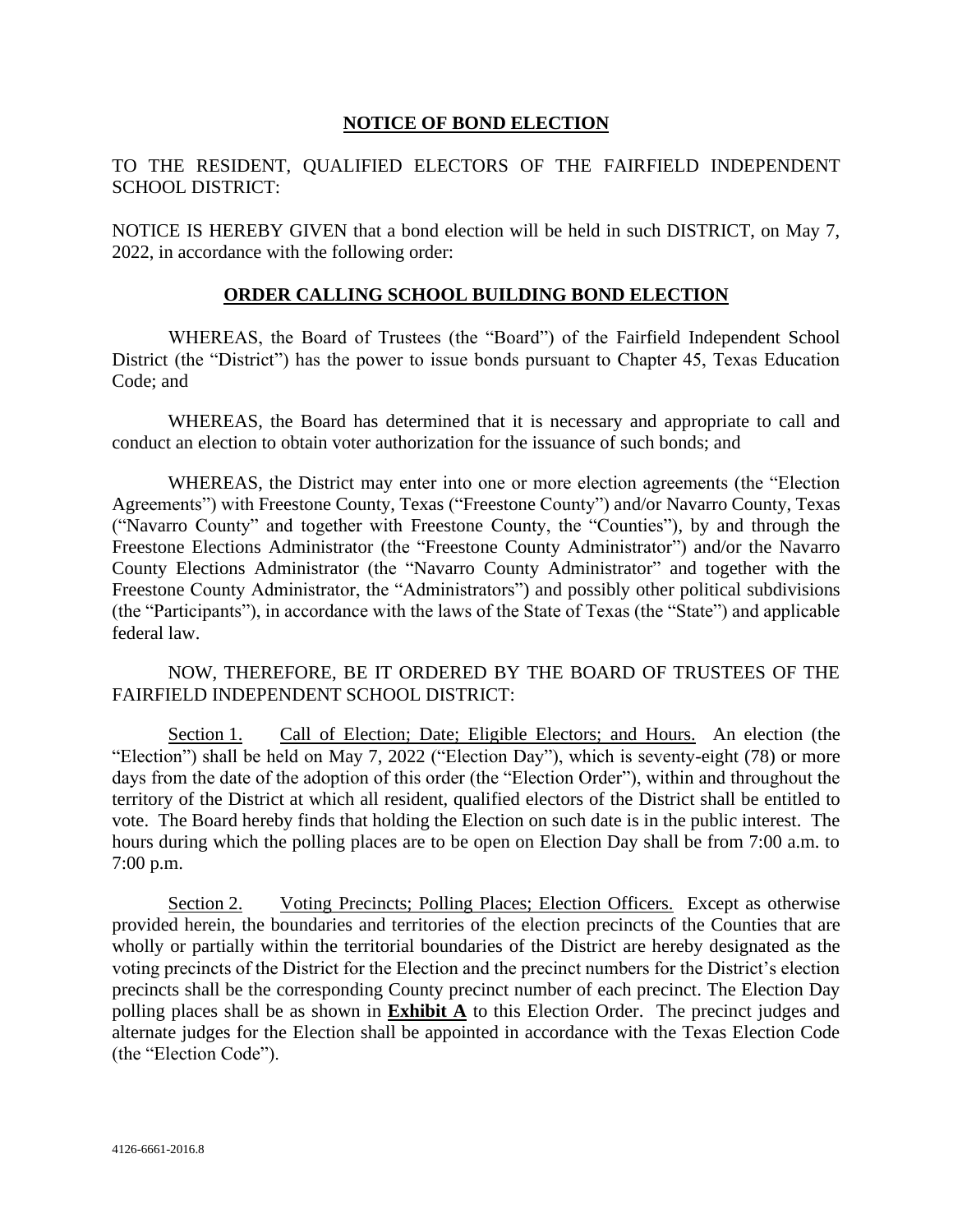In the event that the Superintendent, or his designee, shall determine from time to time that (a) a polling place hereafter designated shall become unavailable or unsuitable for such use, or it would be in the District's best interests to relocate such polling place, or (b) a presiding judge or alternate presiding judge hereafter designated shall become unqualified or unavailable, the Superintendent, or his designee, is hereby authorized to designate and appoint in writing a substitute polling place, presiding judge or alternate presiding judge, and correct or modify the exhibits to this Election Order, giving such notice, if any, as is required by the Election Code and as deemed sufficient.

Section 3. Proposition(s). At the Election there shall be submitted to the resident, qualified electors of the District the following proposition (the "Proposition"):

#### **FAIRFIELD INDEPENDENT SCHOOL DISTRICT - PROPOSITION A**

SHALL THE BOARD OF TRUSTEES (THE "BOARD") OF THE FAIRFIELD INDEPENDENT SCHOOL DISTRICT (THE "DISTRICT") BE AUTHORIZED TO ISSUE BONDS OF THE DISTRICT, IN ONE OR MORE SERIES OR INSTALLMENTS, IN THE AMOUNT OF \$8,000,000 FOR THE CONSTRUCTION, REHABILITATION, RENOVATION, EXPANSION, IMPROVEMENT AND EQUIPMENT OF SCHOOL BUILDINGS IN THE DISTRICT AND THE PURCHASE OF NEW SCHOOL BUSES, WHICH BONDS SHALL MATURE, BEAR INTEREST AND BE ISSUED AND SOLD IN ACCORDANCE WITH LAW AT THE TIME OF ISSUANCE; AND SHALL THE BOARD BE AUTHORIZED TO LEVY, IMPOSE AND PLEDGE, AND CAUSE TO BE ASSESSED AND COLLECTED, ANNUAL AD VALOREM TAXES ON ALL TAXABLE PROPERTY IN THE DISTRICT SUFFICIENT, WITHOUT LIMIT AS TO RATE OR AMOUNT, TO PAY THE PRINCIPAL OF AND INTEREST ON THE BONDS, AND THE COSTS OF ANY CREDIT AGREEMENTS (INCLUDING CREDIT AGREEMENTS EXECUTED OR AUTHORIZED IN ANTICIPATION OF, IN RELATION TO, OR IN CONNECTION WITH THE BONDS), ALL AS AUTHORIZED BY THE CONSTITUTION AND LAWS OF THE STATE OF TEXAS AND THE UNITED STATES OF AMERICA?

Section 4. Ballots. The ballots shall conform to the requirements of the Election Code and shall have written or printed thereon the following: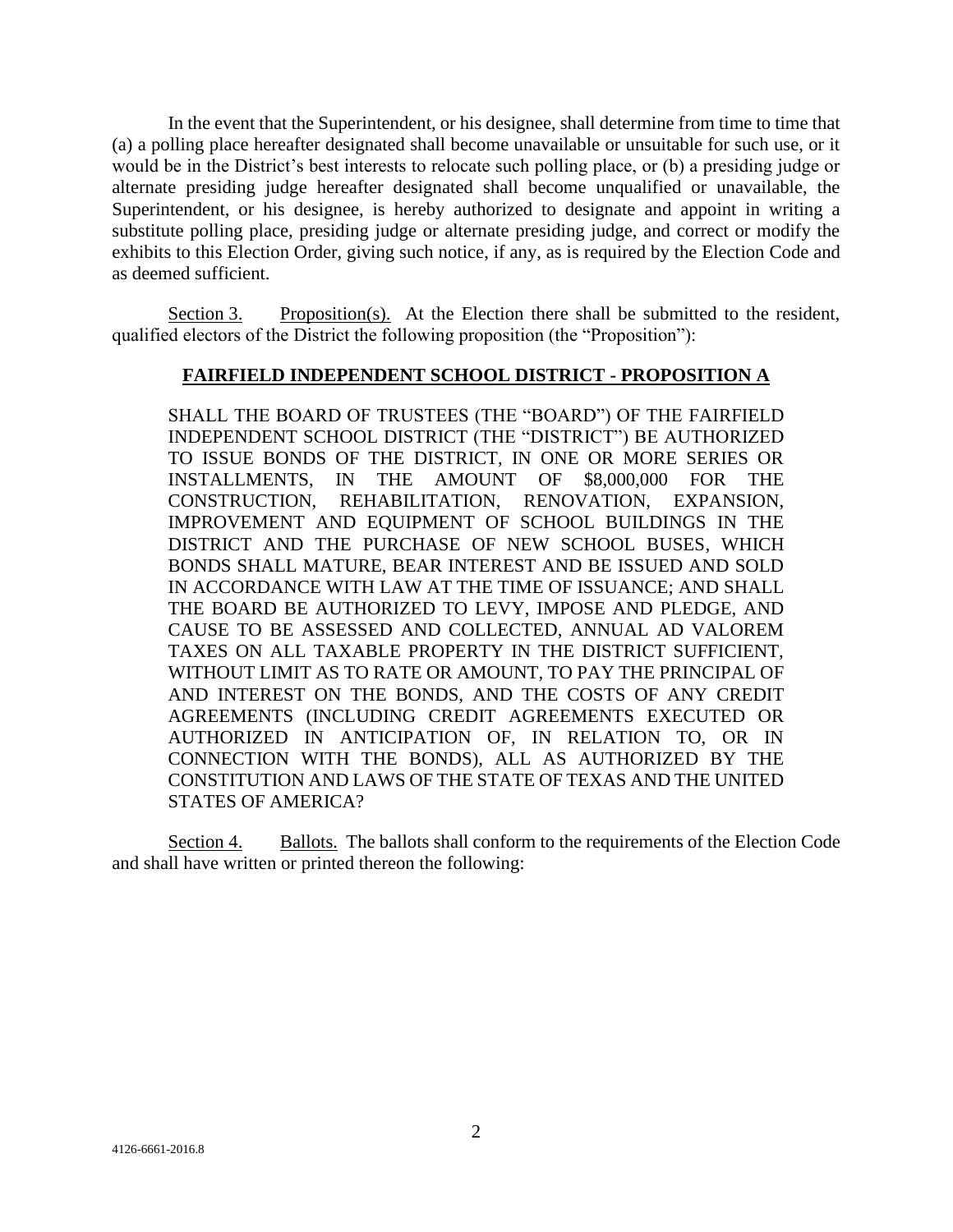#### **FAIRFIELD INDEPENDENT SCHOOL DISTRICT - PROPOSITION A**

|                    | THE ISSUANCE OF \$8,000,000 SCHOOL BUILDING     |
|--------------------|-------------------------------------------------|
|                    | BONDS FOR THE CONSTRUCTION, ACQUISITION,        |
|                    | REHABILITATION, RENOVATION, EXPANSION,          |
|                    | IMPROVEMENT AND EQUIPMENT OF SCHOOL             |
| $\lceil$   FOR     | BUILDINGS IN THE DISTRICT AND THE PURCHASE OF   |
|                    | NEW SCHOOL BUSES, AND LEVYING AND IMPOSITION    |
|                    | OF TAXES SUFFICIENT TO PAY THE PRINCIPAL OF AND |
| $\lceil$   AGAINST | INTEREST ON THE BONDS AND THE COSTS OF ANY      |
|                    | CREDIT AGREEMENTS. REQUIRED STATEMENT FOR       |
|                    | ALL SCHOOL DISTRICT BOND PROPOSITIONS: THIS IS  |
|                    | A PROPERTY TAX INCREASE. PURSUANT TO SECTION    |
|                    | 45.003, TEXAS EDUCATION CODE.                   |

Section 5. Voting. Electronic voting machines may be used in holding and conducting the Election on Election Day; provided, however, in the event the use of such electronic voting machines is not practicable, the Election may be conducted on Election Day by the use of paper ballots (except as otherwise provided in this section). Electronic voting machines or paper ballots may be used for early voting by personal appearance (except as otherwise provided in this section). As required by the Election Code, the District shall provide at least one accessible voting system in each polling place used in the Election. Such voting system shall comply with Texas and federal laws establishing the requirement for voting systems that permit voters with physical disabilities to cast a secret ballot. Paper ballots may be used for early voting by mail.

Each voter desiring to vote in favor of a Proposition shall mark the ballot indicating "FOR" the Proposition, and each voter desiring to vote against a Proposition shall mark the ballot indicating "AGAINST" the Proposition. Voting will be conducted in accordance with the Election Code.

Section 6. Early Voting. Early voting, both by personal appearance and by mail, will be conducted in accordance with the Election Code. Early voting by personal appearance shall be conducted at the locations, on the dates and at the times as shown in **Exhibit B**. Early voting by personal appearance shall begin on Monday, April 25, 2022 and end on Tuesday, May 3, 2022.

For the use of those voters who are entitled by law to vote early by mail, the early voting clerk shall provide each voter with a ballot with instructions to mark the ballot indicating his or her vote "FOR" or "AGAINST" each Proposition.

The Board hereby appoints the Freestone County Administrator as the regular early voting clerk for the portion of the District within Freestone County and the Navarro County Administrator as the regular early voting clerk for the portion of the District within Navarro County. Each Administrator's contact information/delivery addresses for applications for ballots to be voted by mail and other matters related to the Election is as follows: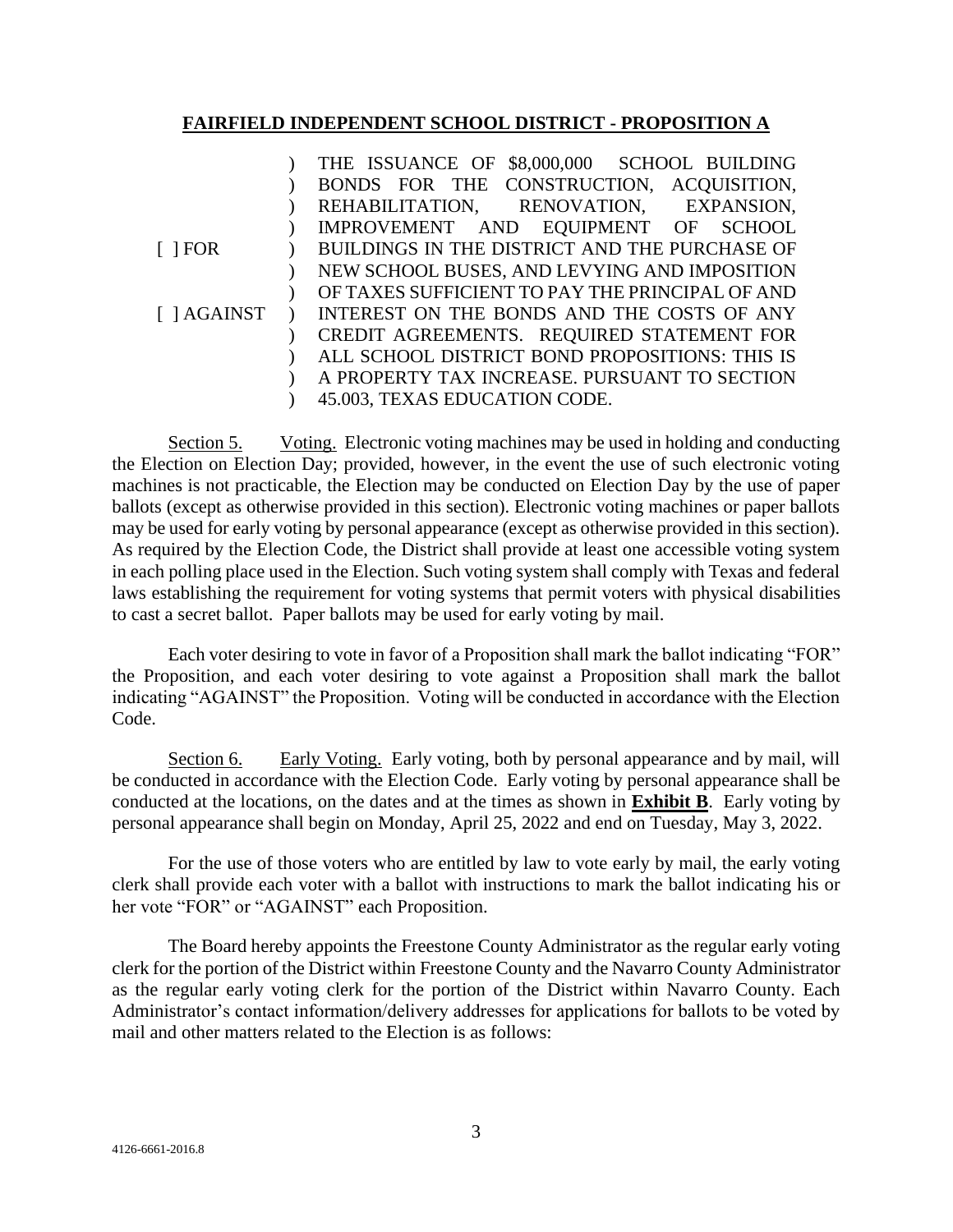#### **Freestone County**

**Name:** Ms. Renee McBay **Official Mailing Address:** PO Box 1150, Fairfield, TX 75840 **Physical Address:** 118 East Commerce Street, Fairfield, TX 75840 **E-mail Address:** [election.administrator@co.freestone.tx.us](mailto:election.administrator@co.freestone.tx.us)  **Phone Number:** (903) 389-0469 **Fax Number:** (903) 389-3839 **Website Address:** <http://www.co.freestone.tx.us/page/freestone.Elections>

#### **Navarro County**

**Name:** Ms. Allie Thomas **Official Mailing Address:** P.O. Box 1018, Corsicana, TX 75151 **Physical Address:** 601 N. 13th Street, Suite 3 Corsicana, TX 75110 **E-mail Address:** [athomas@navarrocounty.org](mailto:athomas@navarrocounty.org) **Phone Number: (903) 875-3330 Fax Number:** (903) 875-3331 **Website Address:** <http://www.co.navarro.tx.us/page/navarro.Elections>

The Administrators are hereby authorized and directed to designate the early voting ballot board and other officers required to conduct early voting for the Election.

Section 7. Conduct of Election. The Election shall be conducted by election officers, including the precinct judges and alternate judges or clerks appointed by the Board, in accordance with the Election Agreements, the Education Code, the Election Code and the Constitution and laws of the State and the United States of America. The President of the Board, the Superintendent, and their respective designees, are authorized to enter into, execute and deliver one or more Election Agreements, in accordance with applicable provisions of the Election Code. The terms and provisions of each Election Agreement are hereby incorporated into this Election Order. To the extent of any conflict between this Election Order and an Election Agreement, the terms and provisions of the Election Agreement shall prevail, and the President of the Board, the Superintendent, and their respective designees, are authorized to make such corrections, changes, revisions and modifications to this Election Order, including the exhibits hereto, as are deemed necessary or appropriate to conform to the Election Agreement, to comply with applicable state and federal law and to carry out the intent of the Board, as evidenced by this Election Order. The Administrators shall be responsible for establishing the central counting station for the ballots cast in the Election and appointing the personnel necessary for such station.

Section 8. Bilingual Election Materials. All notices, instructions, and ballots pertaining to the Election shall be furnished to voters in both English and Spanish and persons capable of acting as translators in both English and Spanish shall be made available to assist Spanish language speaking voters in understanding and participating in the election process.

Section 9. Delivery of Voted Ballots; Counting; Tabulation; Canvassing of Returns; Declaring Results. The ballots shall be counted by one or more teams of election officers assigned by the presiding judges, each team to consist of two or more election officers. After completion of his responsibilities under the Election Code, including the counting of the voted ballots and the tabulation of the results, the presiding judge shall make a written return of the Election results to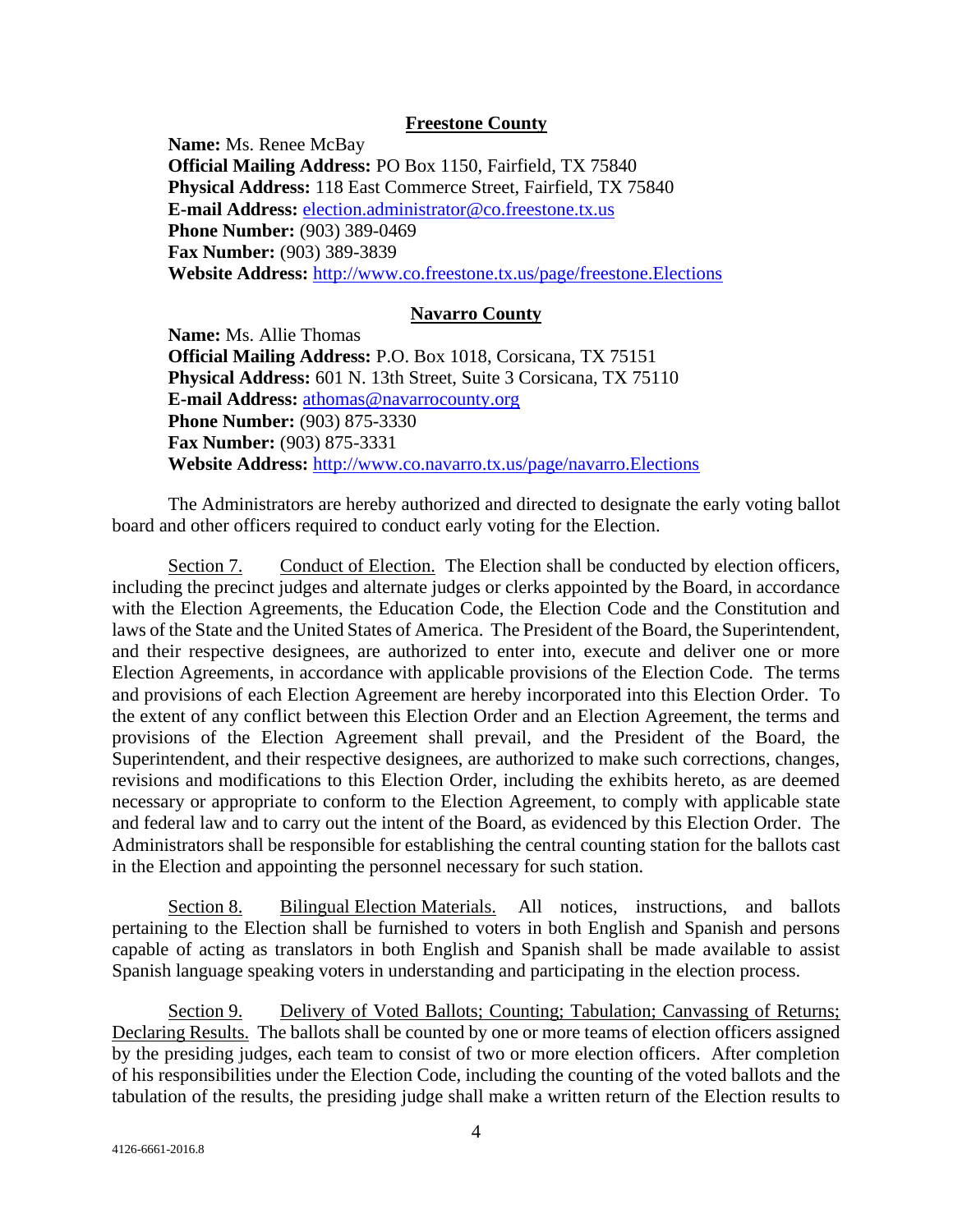the District in accordance with the Election Code. The Board shall canvass the returns and declare the results of the Election.

If a majority of the resident, qualified electors of the District voting at the Election, including those voting early, shall vote in favor of a Proposition, then the issuance and sale of the bonds described in the Proposition shall be authorized in the maximum amount contained therein, and the bonds shall be issued and sold at the price or prices and in such denominations determined by the Board to be in the District's best interest.

Section 10. Training of Election Officials. Pursuant to the Election Code, a public school of instruction for all election officers and clerks may be held as arranged or contracted by the Administrators.

Section 11. Notice of Election; Voter Information Document. Notice of the Election shall be given in the manner required by the Election Code and other applicable law. A voter information document for each Proposition in the form attached hereto is hereby approved, together with such revisions as may be approved by the Superintendent, and shall be posted as and if required by law. To the extent required by law, each notice of the Election shall include the District's internet website address, which is [https://www.fairfieldisd.net/.](https://www.fairfieldisd.net/)

Section 12. Notice of Meeting. The Board officially finds, determines, recites and declares that written notice of the date, hour, place and subject of the meeting at which this Election Order is adopted was posted on a bulletin board located at a place convenient to the public at the District's administrative offices for a least seventy-two (72) hours preceding the scheduled time of the meeting; that a telephonic or telegraphic notice of such meeting was given to all news media who have consented to pay any and all expenses incurred by the District in connection with providing such notice, both as required by the Open Meetings Law, Chapter 551, Texas Government Code, as amended; and that such meeting was open to the public as required by law at all times during which this Election Order and the subject matter thereof was discussed, considered and formally acted upon.

#### Section 13. Mandatory Statement of Information.

(a) Pursuant to Section 3.009, Texas Election Code: (i) the proposition language that will appear on the ballot is set forth in Section 4 of this Election Order, (ii) the purposes for which the bonds are to be authorized are set forth in Section 3 of this Election Order, (iii) the principal amount of bonds to be authorized is set forth in Section 3 of this Election Order, (iv) if the issuance of bonds is authorized by voters, taxes sufficient, without limit as to rate or amount, to pay the principal of and interest on the bonds and the costs of any credit agreements may be imposed, as set forth in Section 3 of this Election Order, (v) bonds authorized pursuant to this Election Order may be issued to mature over a specified number of years (not to exceed the lesser of 40 years or the maximum number of years authorized by law) and bearing interest at the rate or rates (not to exceed 15%), as authorized by law and determined by the Board, (vi) as of the date of the adoption of this Election Order, the aggregate amount of outstanding principal of the District's debt obligations is \$2,550,000.00, and the aggregate amount of outstanding interest on the District's debt obligations is \$49,800.00, and (vii) the District's ad valorem debt service tax rate as of the date of adoption of this Election Order is \$0.1356 per \$100 valuation of taxable property.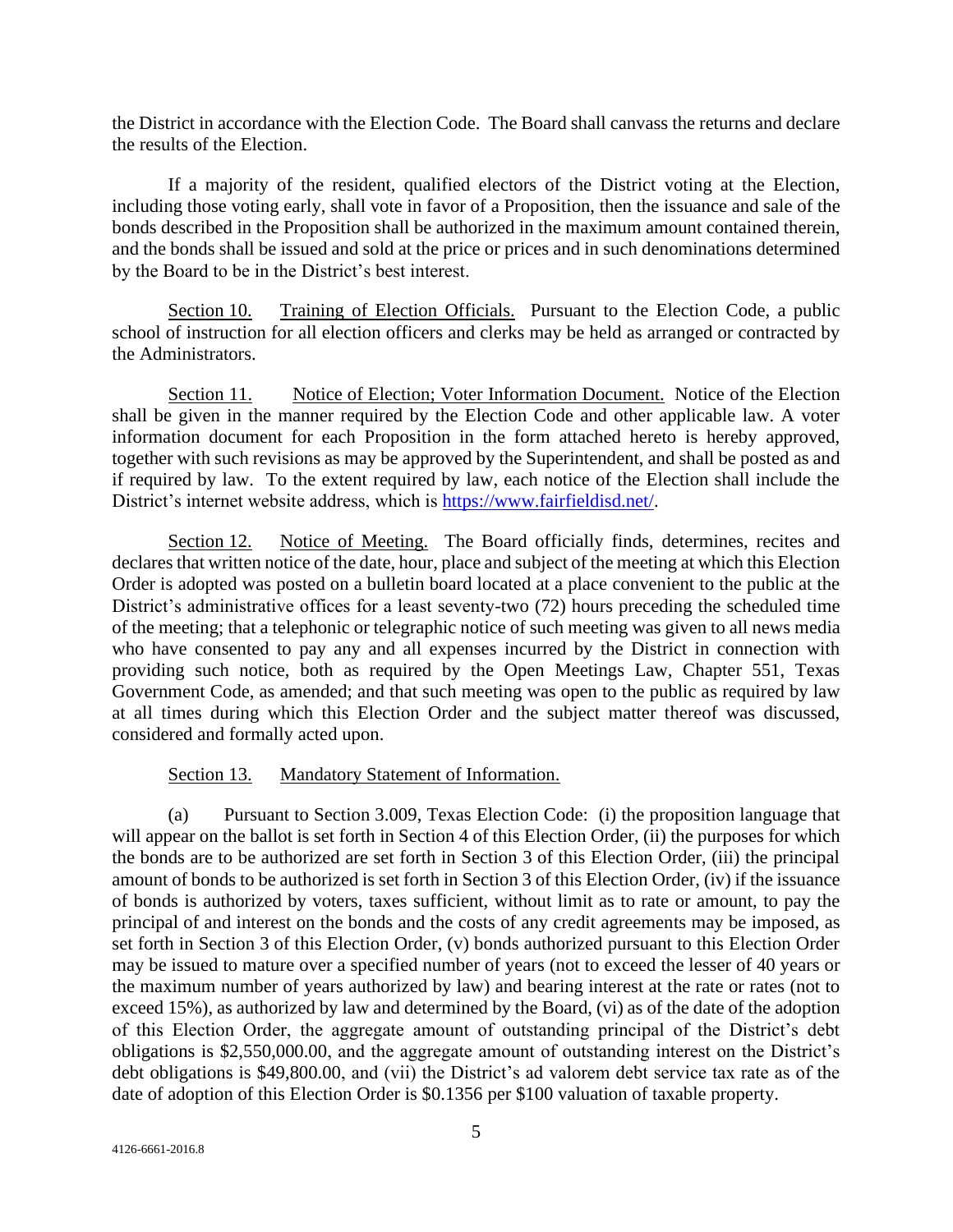(b) Based upon market conditions as of the date of this Election Order, the maximum net effective interest rate for any series of the bonds is estimated to be 4.00%. Such estimated maximum interest rate is provided as a matter of information, but is not a limitation on the interest rate at which the bonds, or any series thereof, may be sold. In addition, the estimate contained in this subsection (b) is (i) based on certain assumptions (including assumptions concerning prevailing market and economic conditions at the time(s) of issuance of the bonds) and derived from projections obtained from the District's financial advisor, (ii) subject to change to the extent that actual facts, circumstances and conditions prevailing at the time that the bonds are issued differ from such assumptions and projections, (iii) provided solely in satisfaction of the requirements of Section 3.009, Texas Election Code, and for no other purpose, without any assurance that such projections will be realized, and (iv) not intended to and does not give rise to a contract with voters or limit the authority of the Board to issue bonds in accordance with the Proposition submitted by this Election Order.

Section 14. Authority of the Superintendent. The Superintendent shall have the authority to take, or cause to be taken, all reasonable or necessary actions to ensure that the Election is fairly held and returns properly counted and tabulated for canvass by the Board, which actions are hereby ratified and confirmed. Without limiting the generality of the immediately preceding sentence, the Superintendent and his designees are hereby authorized to complete and update, as necessary, the exhibits attached hereto with any alterations or changes in or additions to the polling locations and other information, as necessary.

Section 15. Authorization to Execute. The President or Vice President of the Board is authorized to execute and the Secretary of the Board is authorized to attest this Election Order on behalf of the Board; and the President or Vice President of the Board is authorized to do all other things legal and necessary in connection with the holding and consummation of the Election.

Section 16. Effective Date. This Election Order is effective immediately upon its passage and approval.

[*Signature page follows*]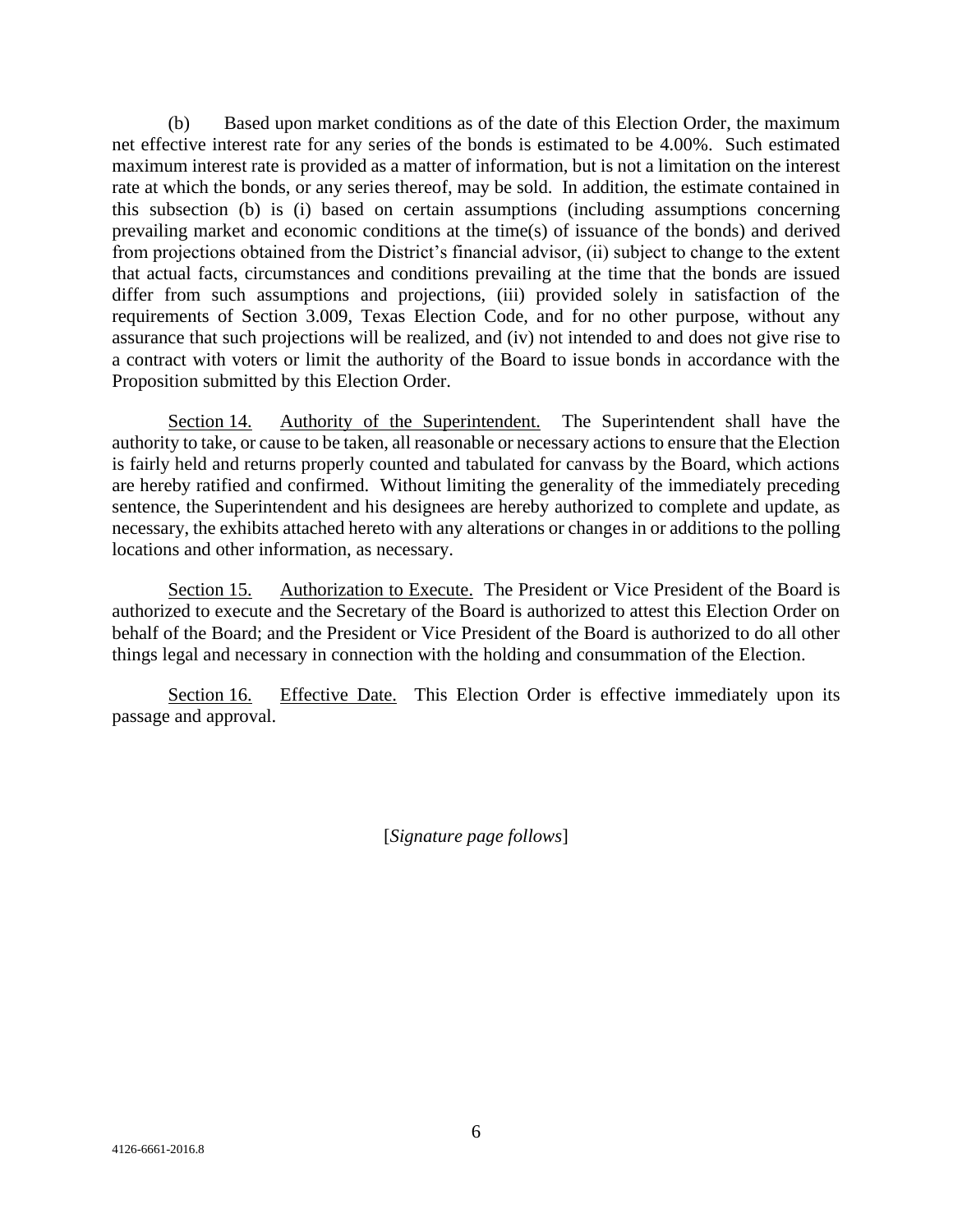PASSED AND APPROVED this January 20, 2022.

*/s/ Kevin Benedict* 

 $\overline{a}$ 

President, Board of Trustees

ATTEST:

l

*/s/ Kirby Flandry*

Secretary, Board of Trustees

Signature Page Fairfield Independent School District Order Calling Bond Election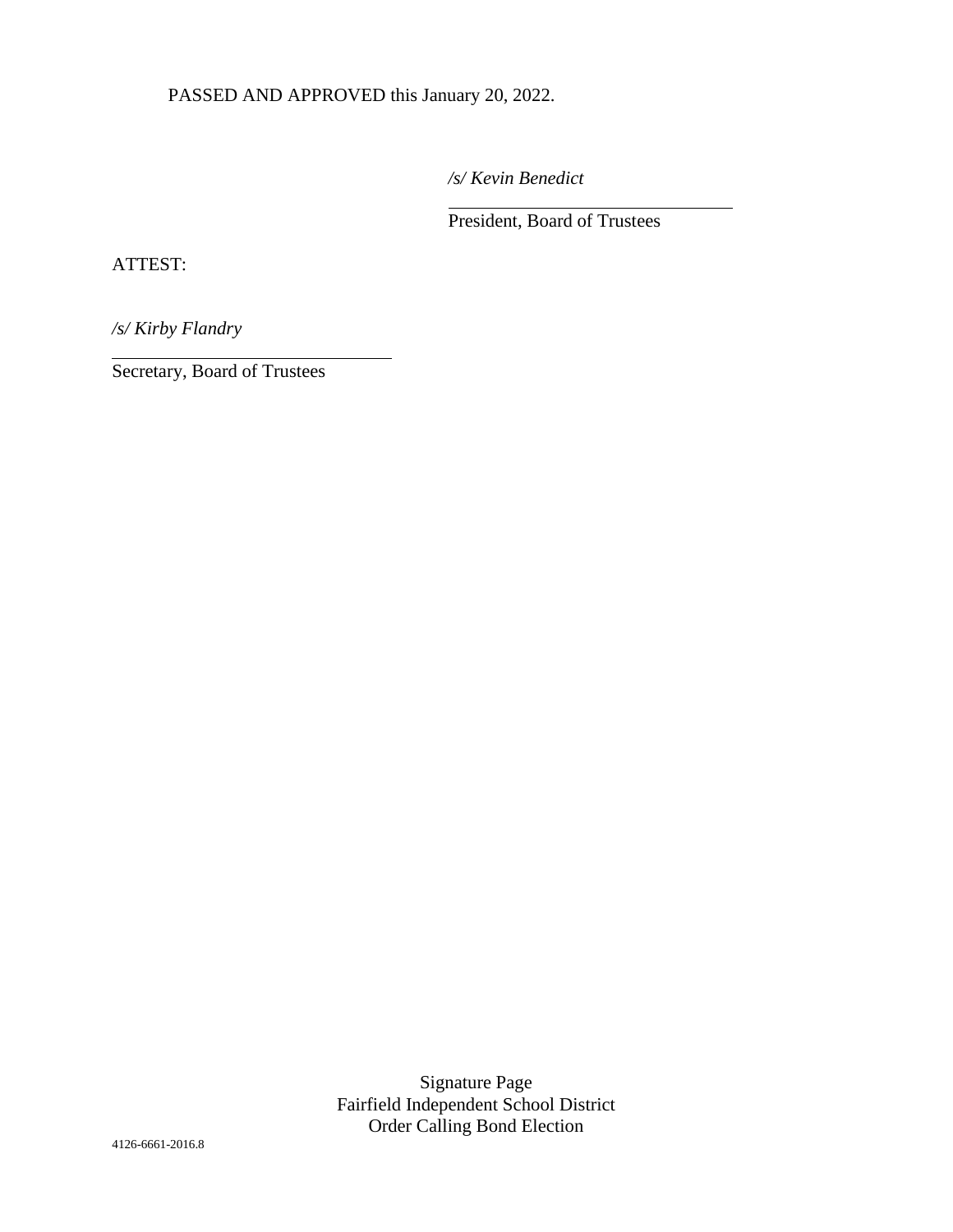### **EXHIBIT A**

#### **ELECTION DAY POLLING LOCATIONS (Between the hours of 7:00 a.m. and 7:00 p.m.)**

| <b>Freestone County</b> |                                                                                     |  |
|-------------------------|-------------------------------------------------------------------------------------|--|
| <b>VOTING PRECINCTS</b> | <b>POLLING LOCATION</b>                                                             |  |
| Fairfield #1            | Fairfield Conference Center, 839 E. Commerce, Fairfield, Texas 75840                |  |
| Fairfield #2            | Fairfield Conference Center, 839 E. Commerce, Fairfield, Texas 75840                |  |
| Streetman #15           |                                                                                     |  |
| Wortham #7              | Wortham Community Center, 105 E. Main St. Wortham                                   |  |
| Kirvin #6               | El centro Social, enla Calle Principal Este, Wortham Texas                          |  |
| Teague #5               | First Baptist Church Family Life Center                                             |  |
| Donie #3                | 613 Walnut Street Teague, Texas                                                     |  |
| Cottton Gin #4          |                                                                                     |  |
| Teague #9               | Centro de Vida de Familia en la Primera Iglesia Bautista de Teague, 613 de la calle |  |
| Freestone #10           | Walnut, Teague, Texas                                                               |  |
| Dew $#13$               | Dew School Library, 606 CR 481, Teague, Texas 75860                                 |  |
| Butler #11              | Dew School Library, 606 CR 481, Teague, Texas 75860                                 |  |
| St. Elmo #8             | Southern Oaks Clubhouse North of FM 416 St. Elmo                                    |  |
|                         | Southern Oaks Clubhouse, al Norte del Camino 416, St. Elmo                          |  |

#### **Navarro County**

**POLLING LOCATIONS (VOTERS MAY VOTE AT ANY LOCATION)** YMCA Rhodes Optimist Room 400 Oaklawn, Corsicana, TX 75110 Church of Jesus Christ of Latter Day Saints - 3800 Emhouse Rd, Corsicana, TX 75110 Rice City Hall - 305 N. Dallas, Rice, TX 75155 Chatfield Community Center - 4808 FM 1603, Chatfield, TX 75105 MLK Center - 1114 E 6th Ave, Corsicana, TX 75110 Bears Den - 802 S 2nd, Corsicana, TX 75110 Kerens ISD - 200 Bobcat LN, Kerens, TX 75144 Mildred Baptist Church Gym - 5502 S Hwy 287, Corsicana, TX 75109 Navarro College Cook Center - 3200 W 7th Ave, Corsicana, TX 75109 Navarro County Courthouse Annex - 601 N 13th, Corsicana, TX 75110 Dawson VFD - 97 N Main St, Dawson, TX 76639 Eureka UMC - 8644 S Hwy 287, Corsicana, TX 75109 Richland City Hall - 103 W Main ST, Richland, TX 76681 Winkler Masonic Lodge - 9986 FM 416 Winkler, TX 75859 Westside Baptist church - 1522 N 24th St, Corsicana, TX 75110 Fannie Mae Vernon Room - 4021 E Hwy 22, Corsicana, TX 75110 Blooming Grove Lions Den - 121 S Fordyce, Blooming Grove, TX 76626 Frost ISD - 208 N Wyrick, Frost, TX 76641 Silver City VFD - 555 FM 55, Corsicana, TX 76679 Pursley VFD - 9772 FM 709 S, Pursley, TX 76679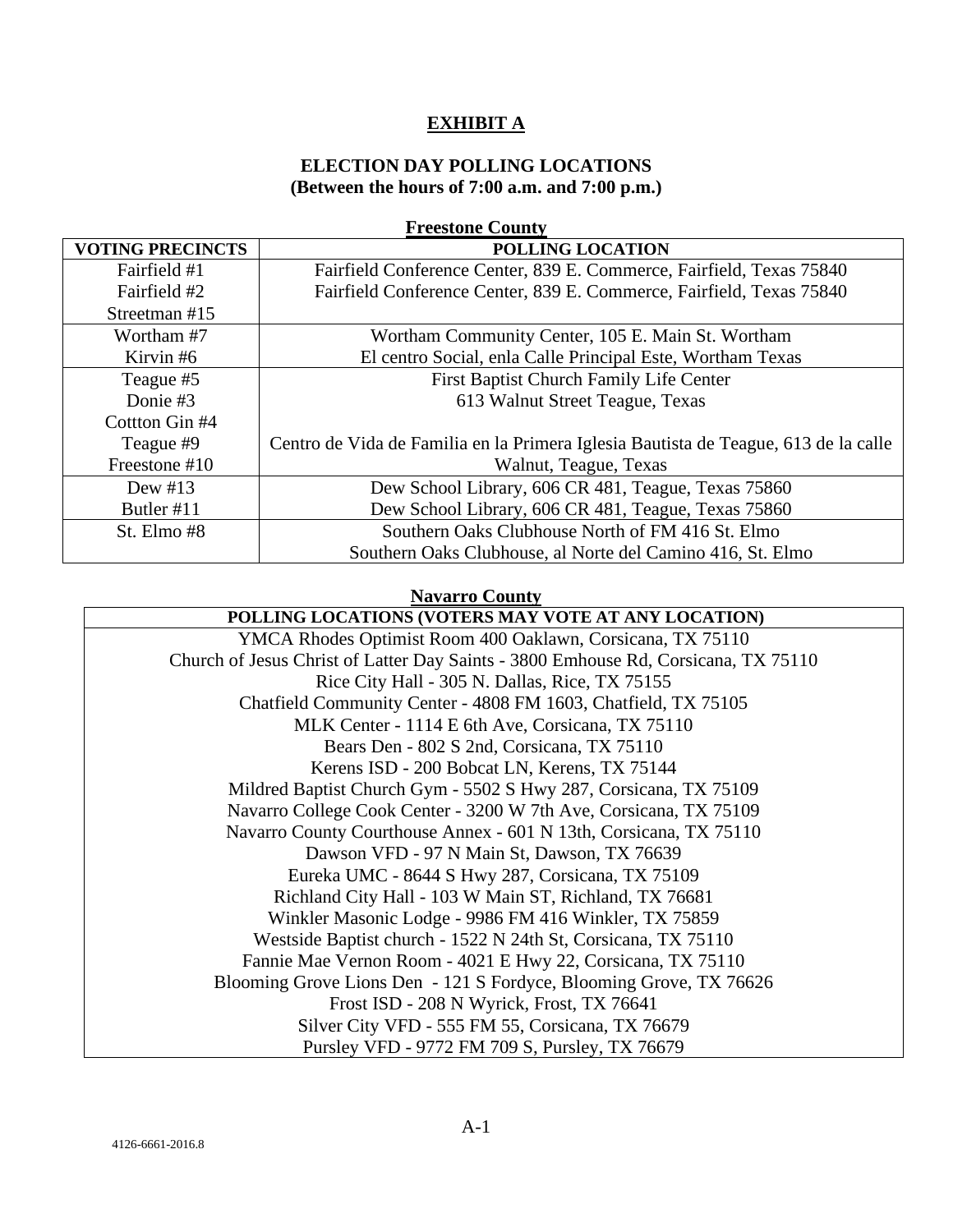### **EXHIBIT B**

## **EARLY VOTING POLLING LOCATIONS AND TIMES**

#### **Freestone County**

| <b>POLLING PLACE(S)</b>                                             |
|---------------------------------------------------------------------|
| Fairfield Civic Center (Green Barn), 839 E Commerce, Fairfield, TX* |
| Teague City Hall, 105 S 4th Ave., Teague, TX                        |

| DATES                               | <b>TIMES</b>                        |
|-------------------------------------|-------------------------------------|
| Monday – Friday (April 25th - 29th) | $8:00 \text{ am} - 5:00 \text{ pm}$ |
| Monday – Tuesday (May 2nd - 3rd)    | $8:00 \text{ am} - 5:00 \text{ pm}$ |

### **Navarro County**

| <b>POLLING PLACE(S)</b>                                      |
|--------------------------------------------------------------|
| County Annex, 601 N 13th Street, Corsicana, TX*<br>Navarro C |

| <b>TIMES</b>                        |
|-------------------------------------|
| $7:30$ am $-7:30$ pm                |
| $8:00 \text{ am} - 5:00 \text{ pm}$ |
| $1:00 \text{ pm} - 7:00 \text{ pm}$ |
| $7:30$ am $-7:30$ pm                |
|                                     |

\*Main Early Voting Location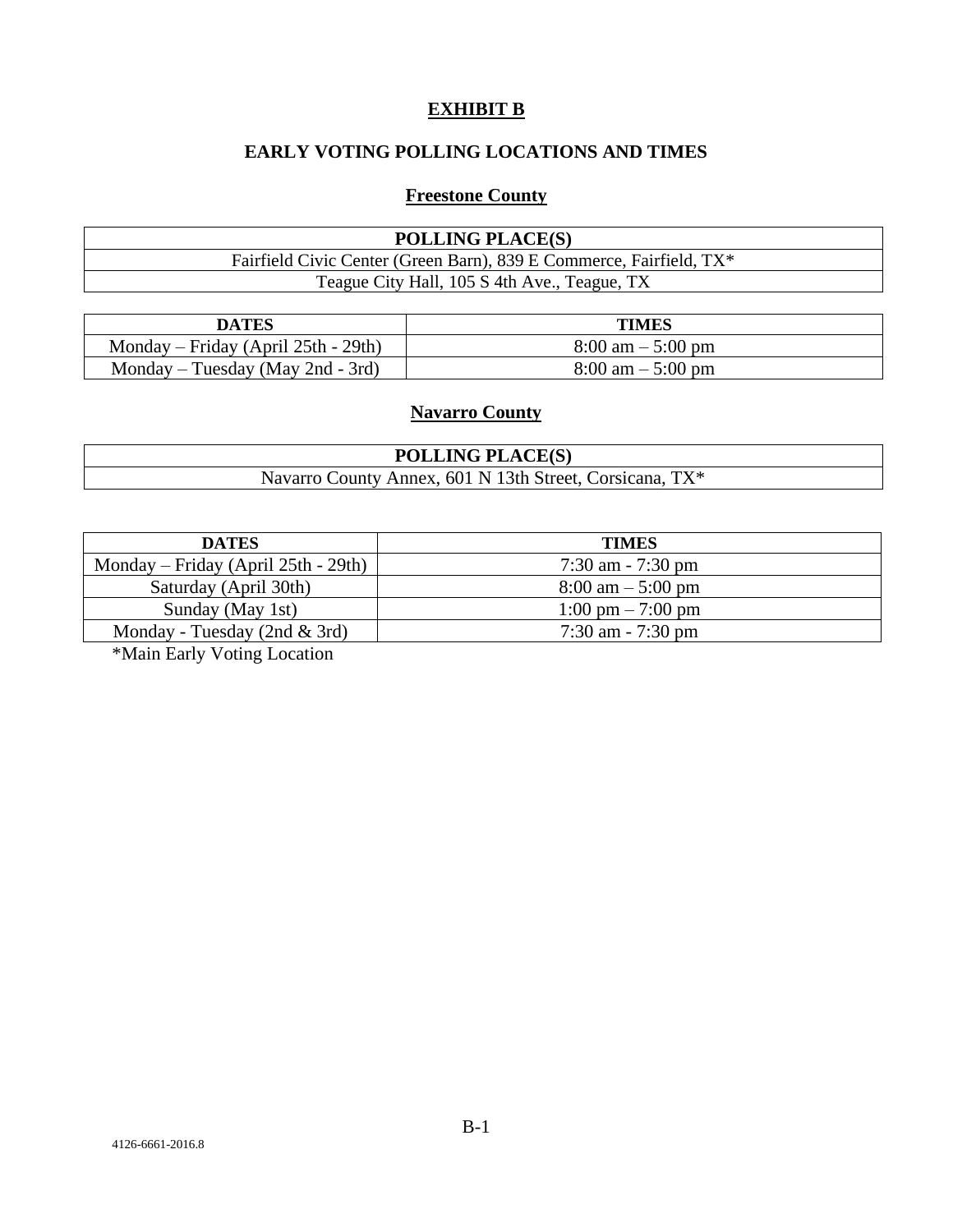## **EXHIBIT C**

# **VOTER INFORMATION DOCUMENT**

## **FAIRFIELD INDEPENDENT SCHOOL DISTRICT - PROPOSITION A**

|                    | THE ISSUANCE OF \$8,000,000 SCHOOL BUILDING     |
|--------------------|-------------------------------------------------|
|                    | BONDS FOR THE CONSTRUCTION, ACQUISITION,        |
|                    | REHABILITATION, RENOVATION, EXPANSION,          |
|                    | IMPROVEMENT AND EQUIPMENT OF SCHOOL             |
| $\lceil$   FOR     | BUILDINGS IN THE DISTRICT AND THE PURCHASE OF   |
|                    | NEW SCHOOL BUSES, AND LEVYING AND IMPOSITION    |
|                    | OF TAXES SUFFICIENT TO PAY THE PRINCIPAL OF AND |
| $\lceil$   AGAINST | INTEREST ON THE BONDS AND THE COSTS OF ANY      |
|                    | CREDIT AGREEMENTS. REQUIRED STATEMENT FOR       |
|                    | ALL SCHOOL DISTRICT BOND PROPOSITIONS: THIS IS  |
|                    | A PROPERTY TAX INCREASE. PURSUANT TO SECTION    |
|                    | 45.003, TEXAS EDUCATION CODE.                   |

| Principal of the debt obligations to be authorized                                                                                                                                                                                                                                                         | \$8,000,000.00                            |
|------------------------------------------------------------------------------------------------------------------------------------------------------------------------------------------------------------------------------------------------------------------------------------------------------------|-------------------------------------------|
| Estimated interest for the debt obligations to be authorized<br>2.                                                                                                                                                                                                                                         | \$446,621.00                              |
| 3. Estimated combined principal and interest required to pay on time<br>and in full the debt obligations to be authorized                                                                                                                                                                                  | \$8,446,621.00                            |
| Principal of all outstanding debt obligations of the District <sup>*</sup><br>4.                                                                                                                                                                                                                           | \$2,550,000.00                            |
| 5. Estimated remaining interest on all outstanding debt obligations of<br>the District*                                                                                                                                                                                                                    | \$49,800.00                               |
| 6. Estimated combined principal and interest required to pay on time<br>and in full all outstanding debt obligations of the District*                                                                                                                                                                      | \$2,599,800.00                            |
| 7. Estimated maximum annual increase in the amount of taxes that<br>would be imposed on a residence homestead in the District with an<br>appraised value of \$100,000 to repay the debt obligations to be<br>authorized, if approved, based upon assumptions made by the<br>governing body of the District | \$16.78                                   |
| Other information that the District considers relevant or necessary<br>8.<br>to explain the foregoing information                                                                                                                                                                                          | See major<br>assumptions listed<br>below. |

\* As of the date of adoption of the District's Bond Election Order (defined below).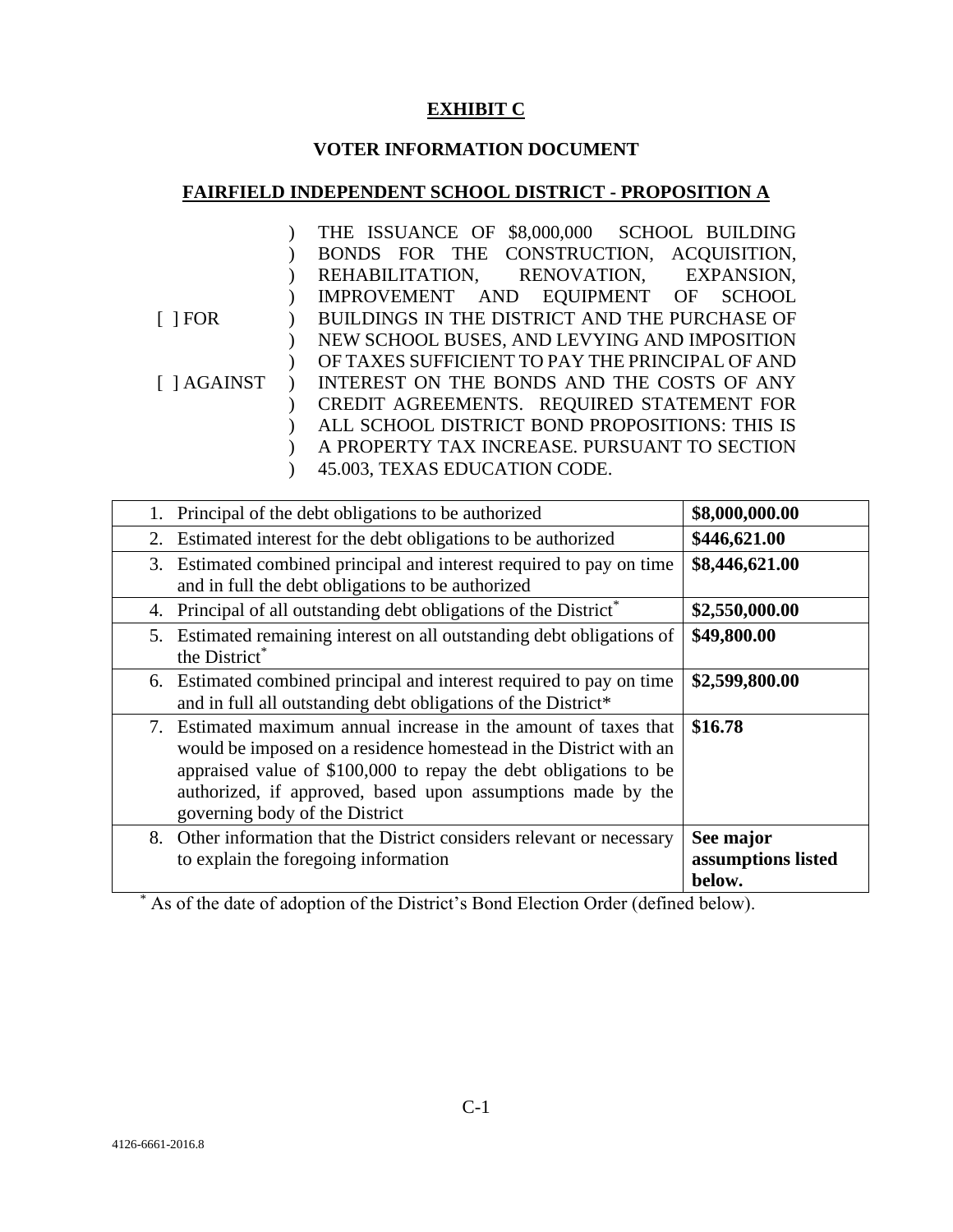#### **Major assumptions for statements above, including statement 7:**

(1) Assumed amortization of the District's debt obligations, including outstanding debt obligations and the proposed debt obligations:

|         |                  |                 |                       | <b>Total Proposed</b> |
|---------|------------------|-----------------|-----------------------|-----------------------|
|         |                  |                 | <b>Total Proposed</b> | <b>Debt Service +</b> |
| Term    | <b>Principal</b> | <b>Interest</b> | <b>Debt Service</b>   | <b>Existing Debt</b>  |
| 5 Years | \$8,000,000.00   | \$446,621.00    | \$8,446,621.00        | \$11,046,421.00       |

(2) Assumed changes in estimated future appraised values within the District: None.

(3) Assumed interest rate on the debt obligations to be issued: 1.21%

(4) Assumes state-mandated homestead exemption.

(5) Assumes homestead does not qualify for idiosyncratic exemptions, including, but not limited to, the state-mandated (a) \$10,000 homestead exemption for the elderly and disabled (for which tax payments are capped based on the homeowner's tax payment in the year the exemption is obtained), and (b) homestead exemption for disabled veterans and their families, surviving spouses of members of the armed services killed in action and surviving spouses of first responders killed or fatally wounded in the line of duty.

(6) Assumes Permanent School Fund Guarantee of the proposed debt obligations.

The estimates contained in this Voter Information Document are (i) based on certain assumptions (including the major assumptions listed above and assumptions concerning prevailing market and economic conditions at the time(s) of issuance of the bonds) and derived from projections obtained from the District's financial advisor, (ii) subject to change to the extent that actual facts, circumstances and conditions prevailing at the time that the bonds are issued differ from such assumptions and projections, (iii) provided solely in satisfaction of the requirements of Section 1251.052, Texas Government Code, and for no other purpose, without any assurance that such projections will be realized, and (iv) not intended to (and expressly do not) give rise to a contract with voters or limit the authority of the District to issue bonds in accordance with the Proposition submitted by the District's Order Calling School Building Bond Election (the "Bond Election Order").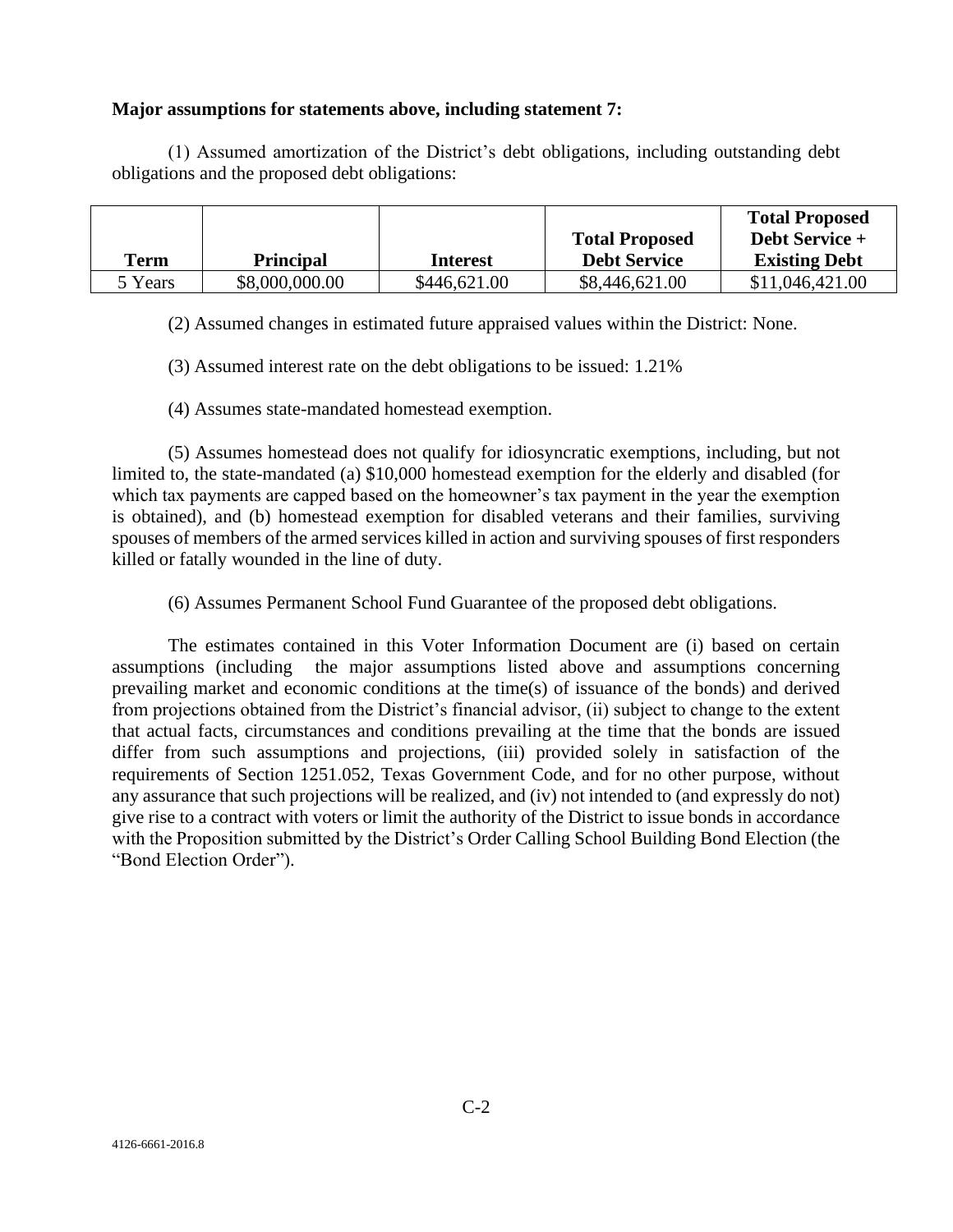#### **AVISO DE ELECCIÓN DE BONOS**

#### PARA LOS VOTANTES HABILITADOS, RESIDENTES DEL DISTRITO ESCOLAR INDEPENDIENTE DE FAIRFIELD:

SE NOTIFICA POR EL PRESENTE que se celebrará una elección en dicho DISTRITO el 7 de mayo de 2022, de acuerdo con la siguiente orden:

#### **ORDEN PARA CONVOCAR UNA ELECCIÓN DE BONOS PARA EDIFICIOS ESCOLARES**

EN VISTA DE QUE en conformidad con el Capítulo 45 del Código de Educación de Texas, la Junta de Síndicos (la "Junta") del Distrito Escolar Independiente de Fairfield (el "Distrito") tiene la facultad para emitir bonos; y

EN VISTA DE QUE la Junta ha determinado que es necesario y adecuado convocar y celebrar una elección para obtener la autorización de los votantes para emitir dichos bonos; y

EN VISTA DE QUE el Distrito puede celebrar uno o más convenios electorales (los "Convenios Electorales") con el Condado de Freestone, Texas ("Condado de Freestone") y/o el Condado de Navarro, Texas ("Condado de Navarro" y junto con el Condado de Freestone, los "Condados"), a través del Administrador de Elecciones de Freestone (el "Administrador del Condado de Freestone") y/o el Administrador de Elecciones del Condado de Navarro (el "Administrador del Condado de Navarro" y junto con el Administrador del Condado de Freestone, los "Administradores") y posiblemente otras subdivisiones políticas (las "Participantes"), en conformidad con las leyes del Estado de Texas (el "Estado") y la ley federal aplicable.

AHORA, POR LO TANTO, LA JUNTA DE SÍNDICOS DEL DISTRITO ESCOLAR INDEPENDIENTE DE FAIRFIELD ORDENA QUE:

Sección 1. Convocación de la elección, fecha, votantes elegibles y horarios. Se celebrará una elección (la "Elección") el 7 de mayo de 2022 (el "Día de Elección"), fecha que es setenta y ocho (78) días o más posterior a la fecha de la adopción de esta orden (la "Orden de Elección"), dentro del Distrito y por todo el territorio de este, en la cual todos los votantes habilitados residentes del Distrito tendrán derecho a votar. Por la presente, la Junta halla que celebrar la Elección en dicha fecha es de interés público. El horario en el cual estarán abiertos los lugares de votación el Día de Elección será de 7:00 a.m. a 7:00 p.m.

Sección 2. Precintos electorales, lugares de votación, funcionarios electorales. Salvo que se disponga lo contrario en este documento, por la presente, los límites y territorios de los precintos electorales de los Condados que se encuentran parcial o totalmente dentro de los límites territoriales del Distrito son designados como los precintos de votación del Distrito para la Elección y los números de precintos para los precintos electorales del Distrito corresponderán al número de precintos del Condado de cada precinto. Los lugares de votación del Día de Elección serán como se muestra en el **Anexo A** de esta Orden de Elección. Los jueces y los jueces alternos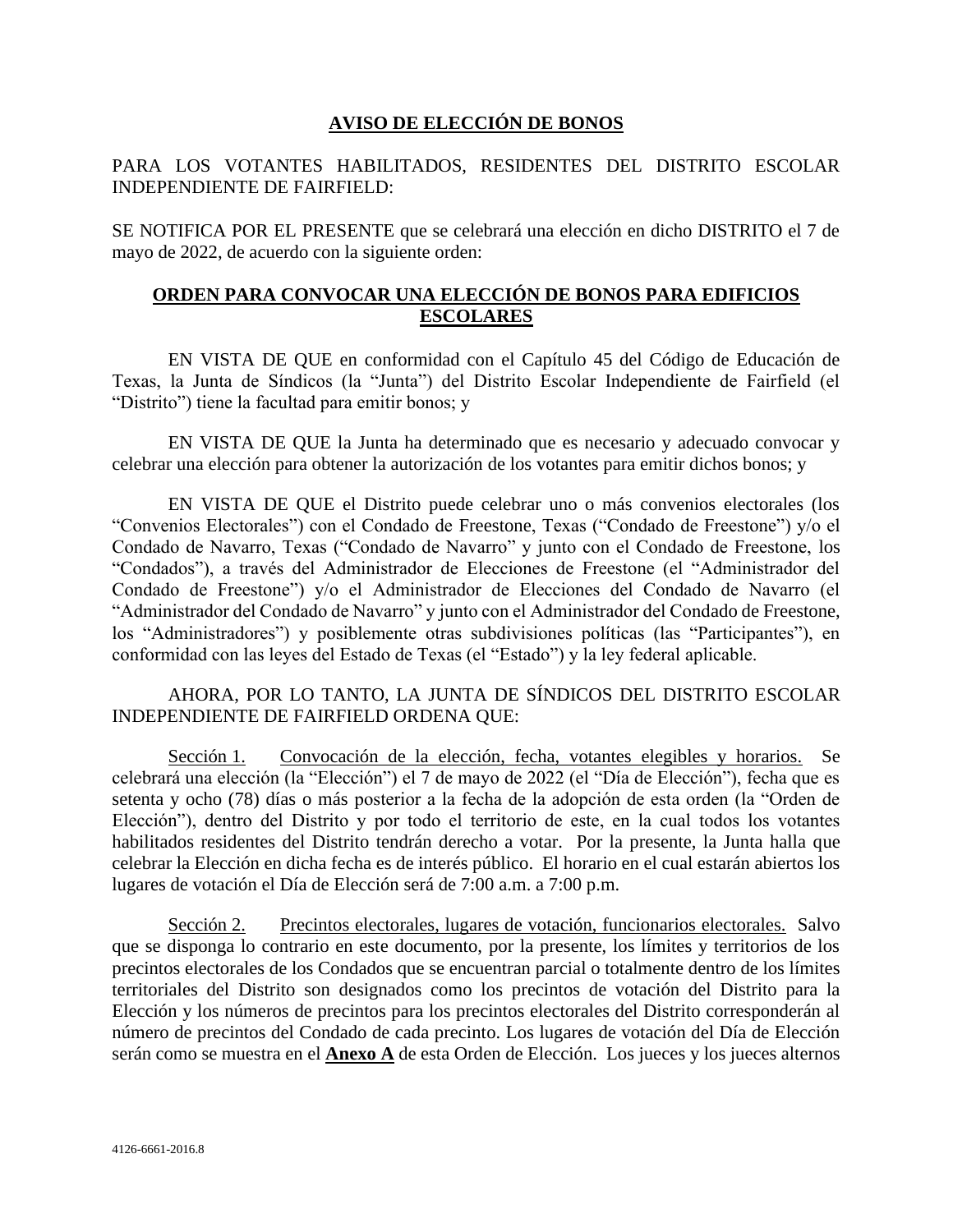de precintos para la Elección serán designados en conformidad con el Código Electoral de Texas (el "Código Electoral").

En caso de que el Superintendente, o su representante designado, determinare periódicamente que (a) un lugar de votación designado más adelante deja de estar disponible o de ser adecuado para tal uso, o que sería para el mayor beneficio del Distrito reubicar dicho lugar de votación, o (b) un juez presidente o juez presidente alterno designado más adelante deja de estar habilitado o de estar disponible, por la presente el Superintendente, o su representante designado, está autorizada para designar por escrito un lugar de votación, un juez presidente o un juez presidente alterno sustitutos, y corregir o modificar los anexos de esta Orden de Elección, y dará dicho aviso, si hay alguno, en conformidad con el Código Electoral y según lo considere suficiente.

Sección 3. Proposición(es). En la Elección se presentará la siguiente proposición (la "Proposición") ante los votantes habilitados residentes del Distrito:

#### **DISTRITO ESCOLAR INDEPENDIENTE DE FAIRFIELD - PROPOSICIÓN A**

¿SE DEBERÁ AUTORIZAR A LA JUNTA DE SÍNDICOS (LA "JUNTA") DEL DISTRITO ESCOLAR INDEPENDIENTE DE FAIRFIELD (EL "DISTRITO") A EMITIR BONOS DEL DISTRITO, EN UNA O MÁS SERIES O PLAZOS, POR LA CANTIDAD DE \$8,000,000 PARA CONSTRUCCIÓN, REHABILITACIÓN, RENOVACIÓN, AMPLIACIÓN, MEJORA Y EQUIPAMIENTO DE EDIFICIOS ESCOLARES EN EL DISTRITO Y LA COMPRA DE NUEVOS AUTOBUSES ESCOLARES, BONOS QUE VENCERÁN, DEVENGARÁN INTERÉS Y SERÁN EMITIDOS Y VENDIDOS EN CONFORMIDAD CON LA LEY EN EL MOMENTO DE EMISIÓN; Y SE DEBERÁ AUTORIZAR A LA JUNTA A IMPONER Y COMPROMETER, Y HACER TASAR Y RECAUDAR, IMPUESTOS ANUALES AD VALOREM SOBRE TODA PROPIEDAD GRAVABLE EN EL DISTRITO SUFICIENTES, SIN LÍMITE EN CUANTO A TASA O CANTIDAD, PARA PAGAR EL CAPITAL Y EL INTERÉS DE LOS BONOS Y LOS COSTOS DE CUALQUIER ACUERDO DE CRÉDITO (INCLUSO ACUERDOS DE CRÉDITO FIRMADOS O AUTORIZADOS EN ANTICIPO, RELACIÓN O CONEXIÓN CON LOS BONOS), TODO ESTO SEGÚN LO AUTORIZADO POR LA CONSTITUCIÓN Y LAS LEYES DEL ESTADO DE TEXAS Y DE LOS ESTADOS UNIDOS DE AMÉRICA?

Sección 4. Boletas de votación. Las boletas de votación cumplirán con los requisitos del Código Electoral y tendrán escrito o impreso lo siguiente: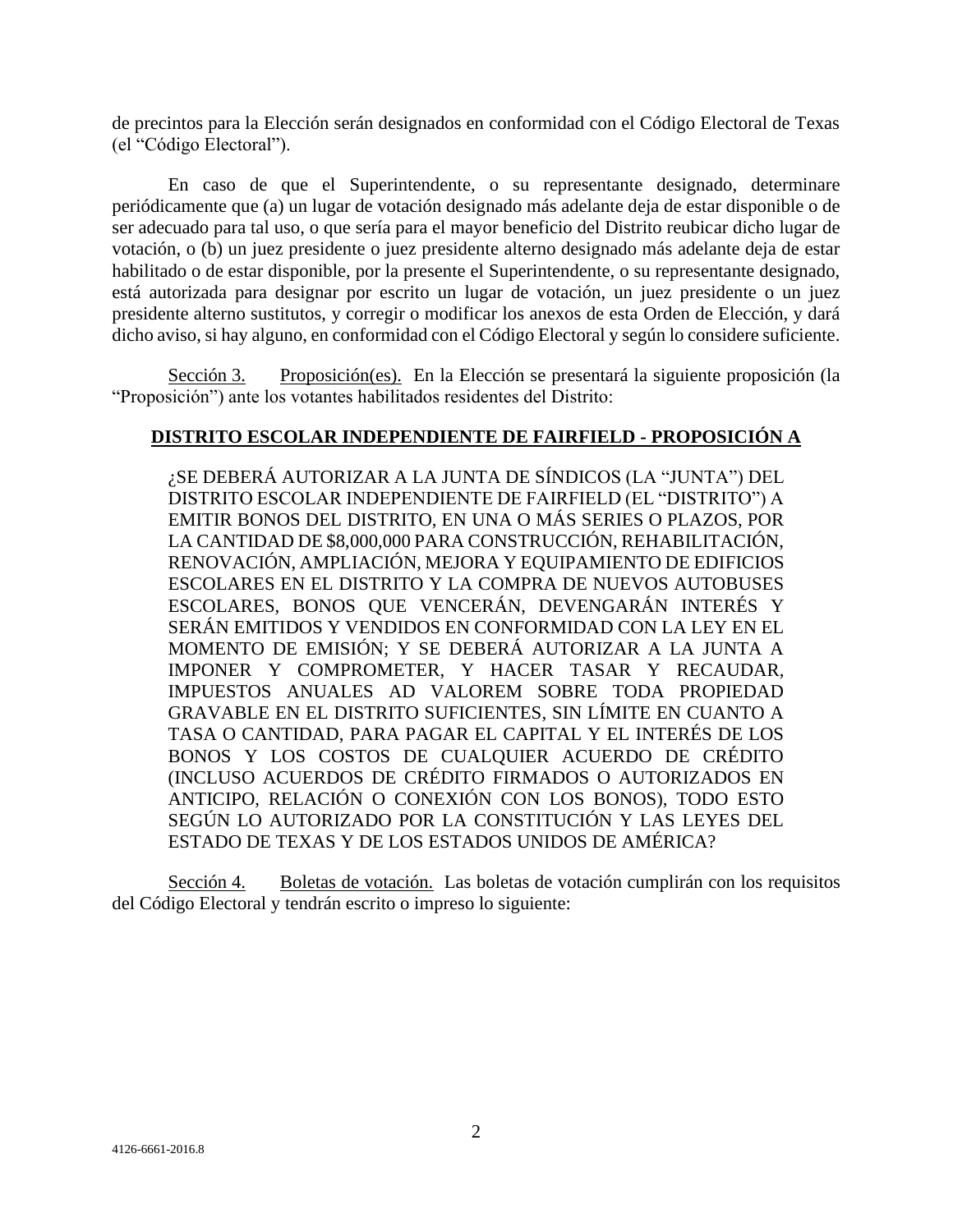#### **DISTRITO ESCOLAR INDEPENDIENTE DE FAIRFIELD - PROPOSICIÓN A**

|                    | LA EMISIÓN DE \$8,000,000 EN BONOS PARA EDIFICIOS ESCOLARES   |
|--------------------|---------------------------------------------------------------|
|                    | PARA LA CONSTRUCCIÓN, ADQUISICIÓN, REHABILITACIÓN,            |
|                    | RENOVACIÓN, AMPLIACIÓN, MEJORA Y EQUIPAMIENTO DE              |
|                    | EDIFICIOS ESCOLARES EN EL DISTRITO Y LA COMPRA DE NUEVOS      |
| $\lceil$ 1 A FAVOR | AUTOBUSES ESCOLARES, Y EL GRAVÁMEN Y LA IMPOSICIÓN DE         |
|                    | IMPUESTOS SUFICIENTES PARA PAGAR EL CAPITAL Y EL INTERÉS      |
|                    | DE LOS BONOS Y LOS COSTOS DE CUALQUIER ACUERDO DE             |
|                    | [ ] EN CONTRA ) CRÉDITO. DECLARACIÓN REQUERIDA PARA TODAS LAS |
|                    | PROPOSICIONES DE BONOS DE DISTRITOS ESCOLARES: ESTO ES UN     |
|                    | AUMENTO AL IMPUESTO PREDIAL. EN CONFORMIDAD CON LA            |
|                    | SECCIÓN 45.003 DEL CÓDIGO DE EDUCACIÓN DE TEXAS.              |
|                    |                                                               |

Sección 5. Votación. Se podrán usar máquinas de votación electrónica para celebrar y organizar la Elección el Día de Elección; sin embargo, se dispone que, en caso de que no sea posible el uso de dichas máquinas de votación electrónica, la Elección se pueda celebrar el Día de Elección mediante el uso de boletas de votación de papel (salvo que se disponga lo contrario en esta sección). Se pueden usar máquinas de votación electrónica o boletas de votación de papel para la votación anticipada en persona (salvo que se disponga lo contrario en esta sección). En conformidad con el Código Electoral, el Distrito deberá proporcionar por lo menos un sistema de votación de fácil acceso en cada lugar de votación utilizado en la Elección. Dicho sistema de votación cumplirá con las leyes de Texas y federales que establecen el requisito para sistemas de votación que permitan a los votantes con discapacidades físicas emitir un voto secreto. Se podrán usar boletas de papel para la votación anticipada por correo.

Cada votante que desee votar a favor de una proposición pondrá una marca indicando "A FAVOR" de la proposición, y cada votante que desee votar en contra de la proposición pondrá una marca en la boleta indicando "EN CONTRA" de la proposición. La votación se llevará a cabo en conformidad con el Código Electoral.

Sección 6. Votación anticipada. La votación anticipada, tanto en persona como por correo, se llevará a cabo en conformidad con el Código Electoral. La votación anticipada en persona se llevará a cabo en los lugares, las fechas y los horarios como se muestran en el Anexo B. La votación anticipada en persona empezará el lunes 25 de abril de 2022 y terminará el martes 3 de mayo de 2022.

Para que la puedan usar aquellos votantes que por ley tienen derecho a votar por anticipado por correo, el oficial de votación anticipada proporcionará a cada votante una boleta de votación con instrucciones para marcar la boleta indicando si vota "A FAVOR" o "EN CONTRA" de cada Proposición.

Por la presente, la Junta designa al Administrador del Condado de Freestone como el oficial de votación anticipada regular para la porción del Distrito dentro del Condado de Freestone y al Administrador del Condado de Navarro como el oficial de votación anticipada regular para la porción del Distrito dentro del Condado de Navarro. La información de contacto o direcciones de entrega de cada Administradora para las solicitudes de boletas para votar por correo postal y otros asuntos relacionados con la elección es la siguiente: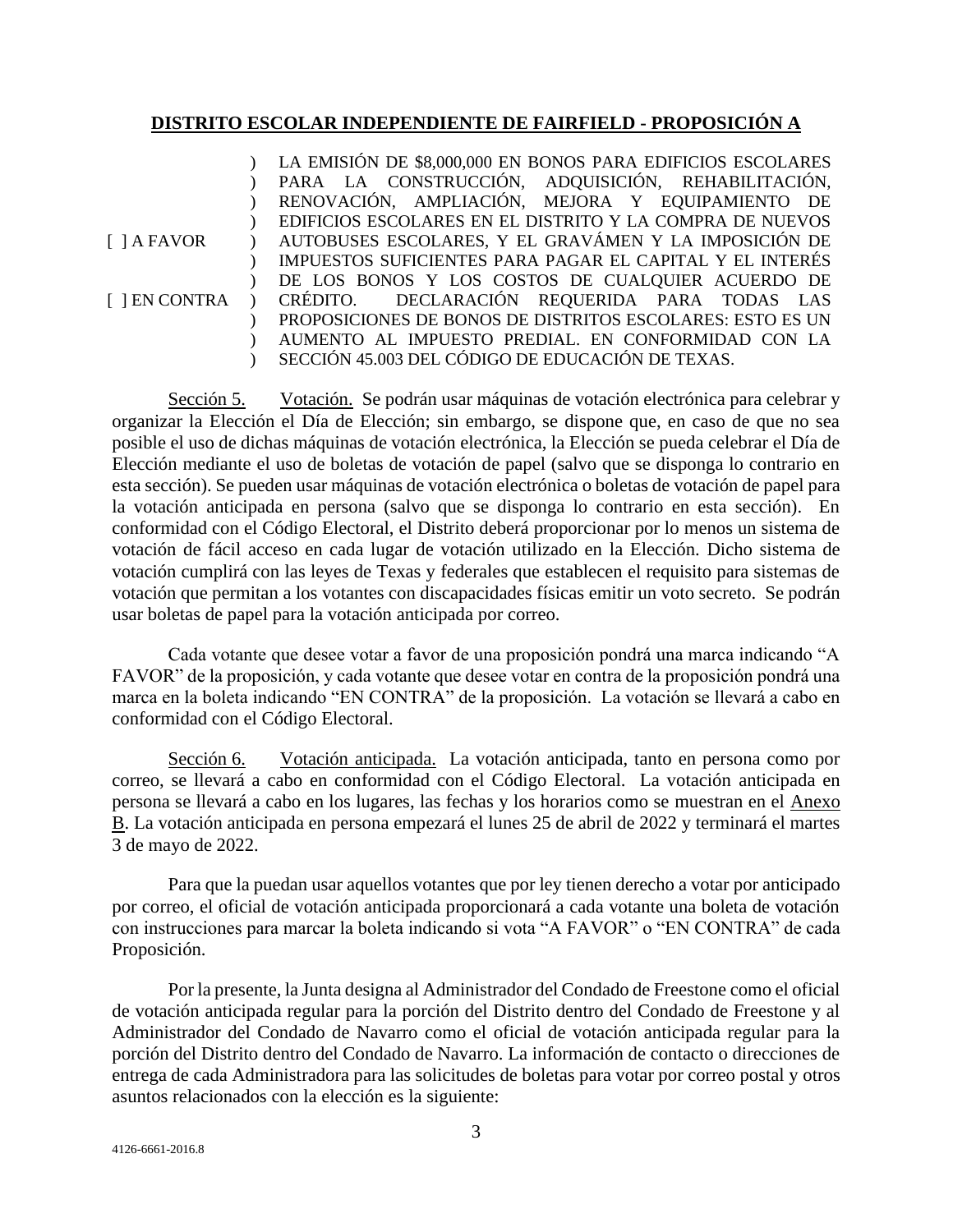#### **Condado de Freestone**

**Nombre:** Ms. Renee McBay **Dirección postal oficial:** PO Box 1150, Fairfield, TX 75840 **Dirección física:** 118 East Commerce Street, Fairfield, TX 75840 **Dirección de correo electrónico:** [election.administrator@co.freestone.tx.us](mailto:election.administrator@co.freestone.tx.us)  **Teléfono:** (903) 389-0469 **Fax:** (903) 389-3839 **Dirección del sitio web:** <http://www.co.freestone.tx.us/page/freestone.Elections>

#### **Condado de Navarro**

**Nombre:** Ms. Allie Thomas **Dirección postal oficial:** P.O. Box 1018, Corsicana, TX 75151 **Dirección física:** 601 N. 13th Street, Suite 3 Corsicana, TX 75110 **Dirección de correo electrónico:** [athomas@navarrocounty.org](mailto:dteed@navarrocounty.org) **Teléfono:** (903) 875-3330 **Fax:** (903) 875-3331 **Dirección del sitio web:** <http://www.co.navarro.tx.us/page/navarro.Elections>

Por la presente, se autoriza e instruye a las Administradoras a que designen un consejo de boletas de votación anticipada y a los demás funcionarios necesarios para llevar a cabo la votación anticipada de la Elección.

Sección 7. Celebración de la Elección. La Elección la llevarán a cabo funcionarios electorales, incluidos jueces y jueces alternos o funcionarios de los precintos designados por la Junta, en conformidad con los Convenios Electorales, el Código de Educación, el Código Electoral y la Constitución y leyes del Estado y de los Estados Unidos de América. El Presidente de la Junta, el Superintendente y sus respectivos representantes designados están autorizados a celebrar, firmar y formalizar uno o más Convenios Electorales, en conformidad con las disposiciones aplicables del Código Electoral. Por la presente, se incorporan a esta Orden de Elección los términos y las disposiciones de cada Convenio Electoral. En la medida en que existiere algún conflicto entre esta Orden de Elección y un Convenio Electoral, los términos y las disposiciones del Convenio Electoral prevalecerán, y el Presidente de la Junta, el Superintendente y sus respectivos representantes designados están autorizados a realizar correcciones, cambios, revisiones y modificaciones de ese tipo a esta Orden de Elección, incluso a sus anexos, según lo consideren necesario o adecuado para cumplir con el Convenio Electoral, para cumplir con la ley estatal y federal aplicable y para poner en práctica la intención de la Junta, como queda de manifiesto a través de esta Orden de Elección. Las Administradoras serán responsables de establecer la estación central de conteo de los votos emitidos en la Elección y de designar el personal necesario para dicha estación.

Sección 8. Materiales bilingües de la Elección. Todos los avisos, instrucciones y boletas de votación relacionados con la Elección serán proporcionados a los votantes tanto en inglés como en español, y se pondrán a disposición personas capaces de desempeñarse como traductores en inglés y en español para asistir a los votantes de habla hispana a entender y participar en el proceso electoral.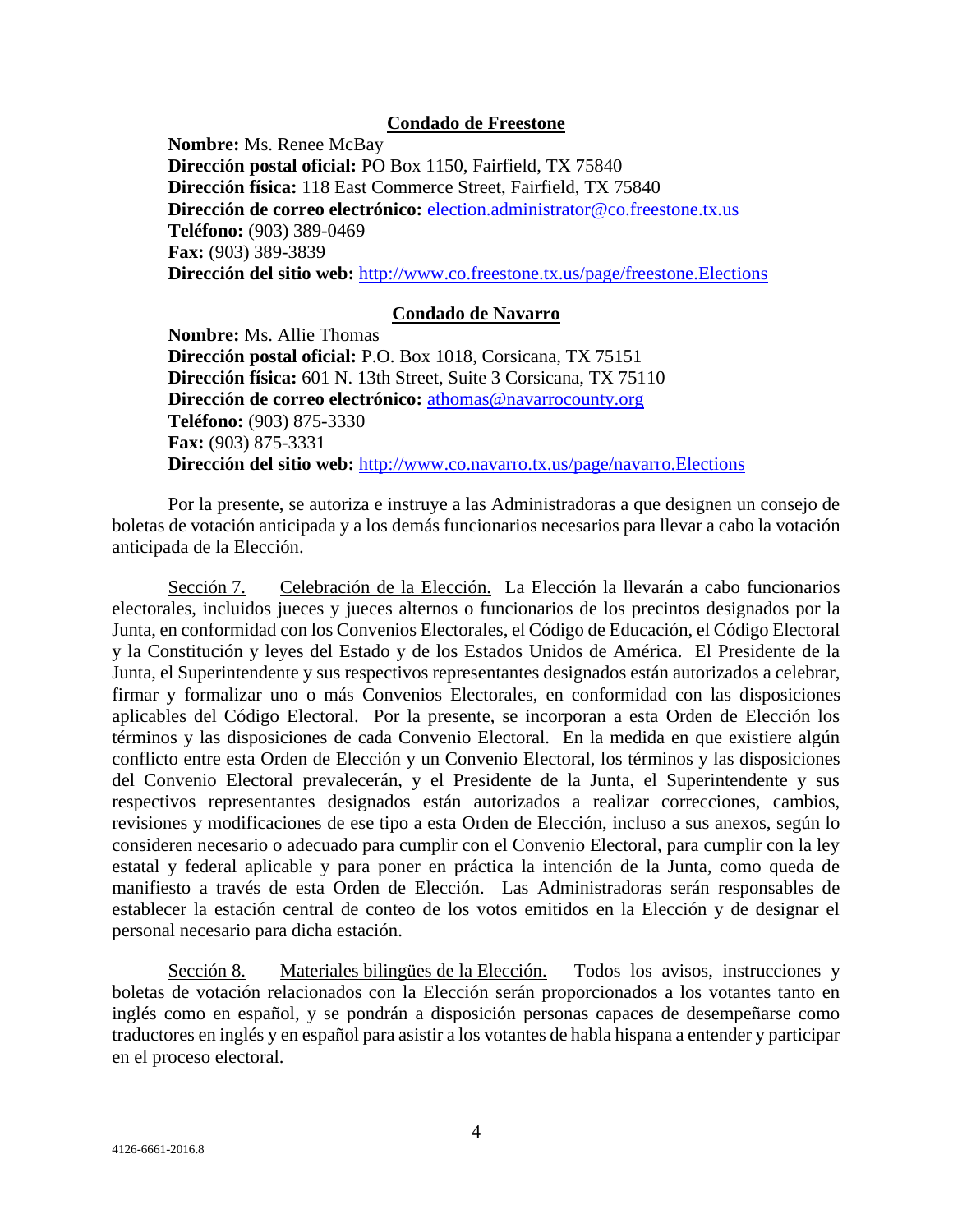Sección 9. Entrega de votos emitidos, conteo, tabulación, escrutinio de resultados, declaración de resultados. Las boletas de votación serán contadas por uno o más equipos de funcionarios electorales designados por los jueces presidentes, y cada equipo estará integrado por dos funcionarios electorales o más. Después de concluir sus responsabilidades en virtud del Código Electoral, que incluyen el recuento de los votos emitidos y la tabulación de los resultados, el juez presidente deberá entregar una declaración por escrito con los resultados de la Elección al Distrito de acuerdo con el Código Electoral. La Junta hará el escrutinio y declarará los resultados de la Elección.

Si una mayoría de los votantes habilitados residentes del Distrito que votan en la Elección, incluso aquellos que votan por anticipado, votaran a favor de una Proposición, entonces será autorizada la emisión y venta de los bonos descritos en la Proposición, por la cantidad máxima indicada en ella, y los bonos se emitirán y venderán al precio o precios y en las denominaciones que la Junta determine que sean para el mayor beneficio del Distrito.

Sección 10. Capacitación de los funcionarios electorales. En conformidad con el Código Electoral, se podrá realizar un curso público de capacitación para todos los funcionarios electorales según lo planifiquen o contraten los Administradores.

Sección 11. Aviso de Elección; Documento de información para los votantes Se dará aviso de la Elección como lo exigen el Código Electoral y otras leyes que correspondan. Por la presente, se aprueba un documento de información para los votantes para cada Proposición en la forma adjunta a este documento, junto con ciertas revisiones que pueda aprobar el Superintendente, y se publicará de acuerdo con la ley, si así lo requiriese. En la medida requerida por la ley, cada aviso de la Elección incluirá el sitio web del Distrito, el cual es [https://www.fairfieldisd.net/.](https://www.fairfieldisd.net/)

Sección 12. Aviso de asamblea. La Junta halla, determina, detalla y declara oficialmente que se colocó un aviso por escrito con la fecha, la hora, el lugar y el asunto de la asamblea en la cual esta Orden de Elección es adoptada, en una cartelera de anuncios ubicada en un lugar conveniente para el público en las oficinas administrativas del Distrito por al menos setenta y dos (72) horas antes de la hora programada de la asamblea; que se dio aviso telefónico o telegráfico de tal asamblea a todos los medios de prensa que acordaron pagar todos y cada uno de los gastos incurridos por el Distrito en conexión con la entrega de dicho aviso, ambos como lo requiere la Ley de Asambleas Públicas, Capítulo 551 del Código de Gobierno de Texas y sus enmiendas; y que tal asamblea estuvo abierta al público según lo requiere la ley en todo momento en que esta Orden de Elección y su asunto fueron tratados, considerados y se tomaron medidas oficiales al respecto.

#### Sección 13. Declaración de información obligatoria.

(a) Conforme a la Sección 3.009 del Código Electoral de Texas: (i) el lenguaje de la proposición que aparecerá en la boleta de votación se describe en la Sección 4 de esta Orden de Elección, (ii) los propósitos para los cuales se autorizarán los bonos se describen en la Sección 3 de esta Orden de Elección, (iii) la cantidad de capital de bonos a autorizar se describe en la Sección 3 de esta Orden de Elección, (iv) si la emisión de bonos es autorizada por los votantes, se pueden aplicar los impuestos suficientes, sin límite de tasa o cantidad, para pagar el capital y los intereses de los bonos y los costos de cualquier acuerdo de crédito, como se describe en la Sección 3 de esta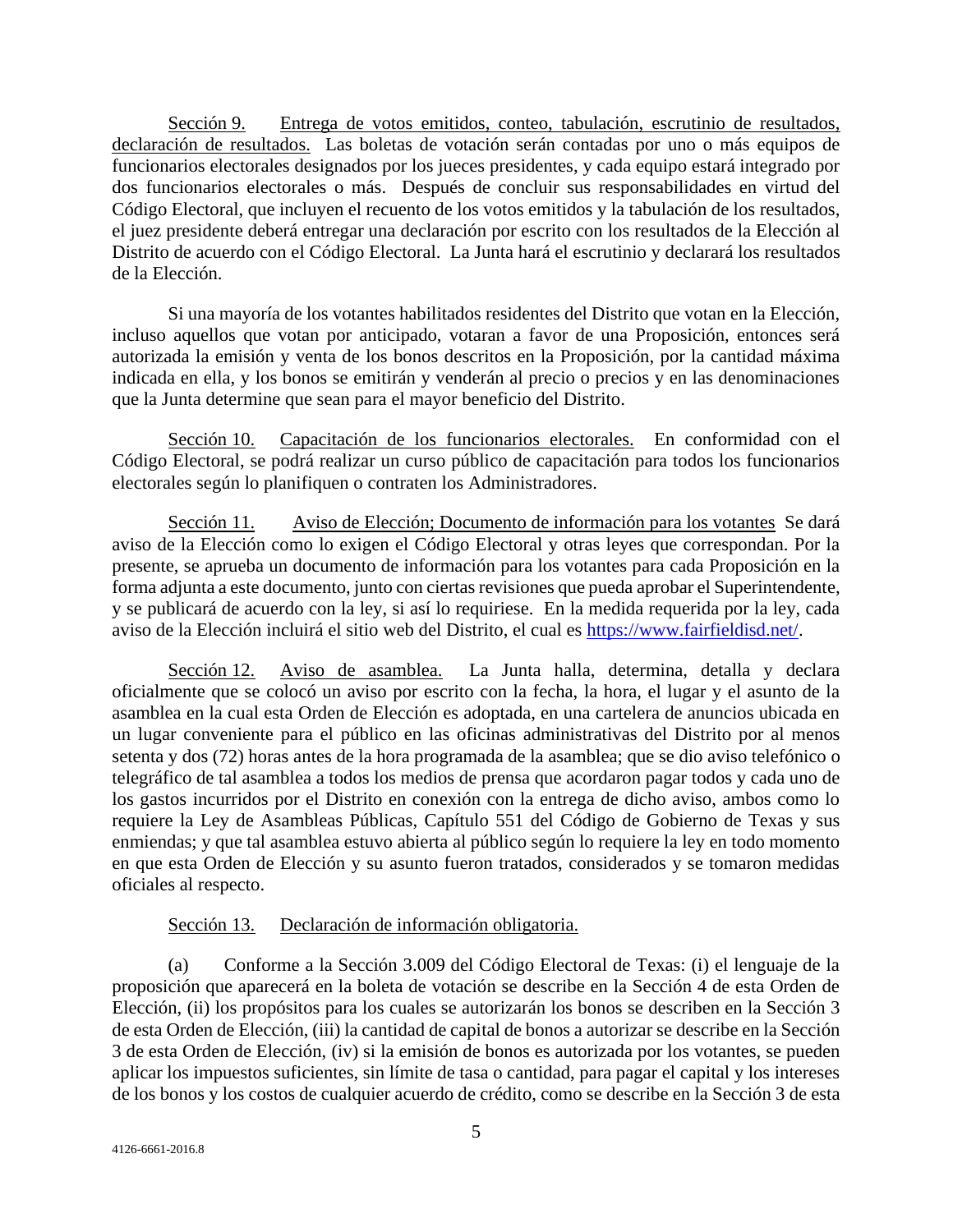Orden de Elección, (v) los bonos autorizados conforme a esta Orden de Elección pueden emitirse para vencer durante un período de años especificado (sin exceder lo que sea menos, 40 años o el número de años máximo autorizado por la ley) y devengar interés a la tasa o tasas (que no excedan el 15%), conforme lo autoriza la ley y lo determina la Junta, (vi) a la fecha de la adopción de esta Orden de Elección, la cantidad total del capital pendiente de las obligaciones de deuda del Distrito es de \$2,550,000.00 y la cantidad total de interés pendiente sobre las obligaciones de deuda del Distrito es de \$49,800.00, y (vii) la tasa del impuesto ad valorem para el servicio de deuda del Distrito a la fecha de adopción de esta Orden de Elección es de \$0.1356 por cada \$100 de propiedad gravable.

(b) Según las condiciones del mercado a la fecha de esta Orden de Elección, la tasa de interés máxima efectiva neta para cualquier serie de bonos se estima en 4.00%. Dicha tasa de interés máxima estimada se provee a título informativo, pero no es un límite sobre la tasa de interés a la que pueden venderse los bonos o cualquier serie de ellos. Además, el estimado contenido en esta subsección (b): (i) se basa en determinadas suposiciones (incluidas las suposiciones acerca de las condiciones prevalecientes del mercado y económicas al momento o momentos de emisión de los bonos) y se deriva de las proyecciones obtenidas del asesor financiero del Distrito, (ii) está sujeto a cambios en la medida en que los hechos, las circunstancias y las condiciones reales prevalecientes al momento de emisión de los bonos difieran de tales suposiciones y proyecciones, (iii) se provee exclusivamente para cumplir con los requisitos de la Sección 3.009 del Código Electoral de Texas y sin ningún otro propósito, sin ninguna garantía de que tales proyecciones se manifestarán, y (iv) no está previsto para dar ni da lugar a un contrato con los votantes o limitar la autoridad de la Junta de emitir bonos de acuerdo con la Proposición presentada por esta Orden de Elección.

Sección 14. Autoridad del Superintendente. El Superintendente tendrá la autoridad para tomar, o hacer que se tomen, todas las medidas razonables o necesarias para asegurar que la Elección sea celebrada de forma imparcial y que los resultados sean debidamente contados y tabulados para ser escrutados por la Junta, medidas que por la presente son ratificadas y confirmadas. Sin limitar la generalidad de la oración inmediatamente precedente, por la presente se autoriza al Superintendente y a sus representantes designados a completar y actualizar, según sea necesario, los anexos adjuntos a este documento con cualquier modificación o cambio o agregados a los lugares de votación y otra información, según sea necesario.

Sección 15. Autorización para firmar. El Presidente o Vicepresidente de la Junta está autorizado a firmar y el Secretario de la Junta está autorizado a atestiguar esta Orden de Elección en nombre de la Junta; y el Presidente o Vicepresidente de la Junta está autorizado a tomar cualquier otra medida legal y necesaria en relación con la celebración y consumación de la Elección.

Sección 16. Fecha de entrada en vigencia. Esta Orden de Elección entra en vigencia inmediatamente después de su aceptación y aprobación.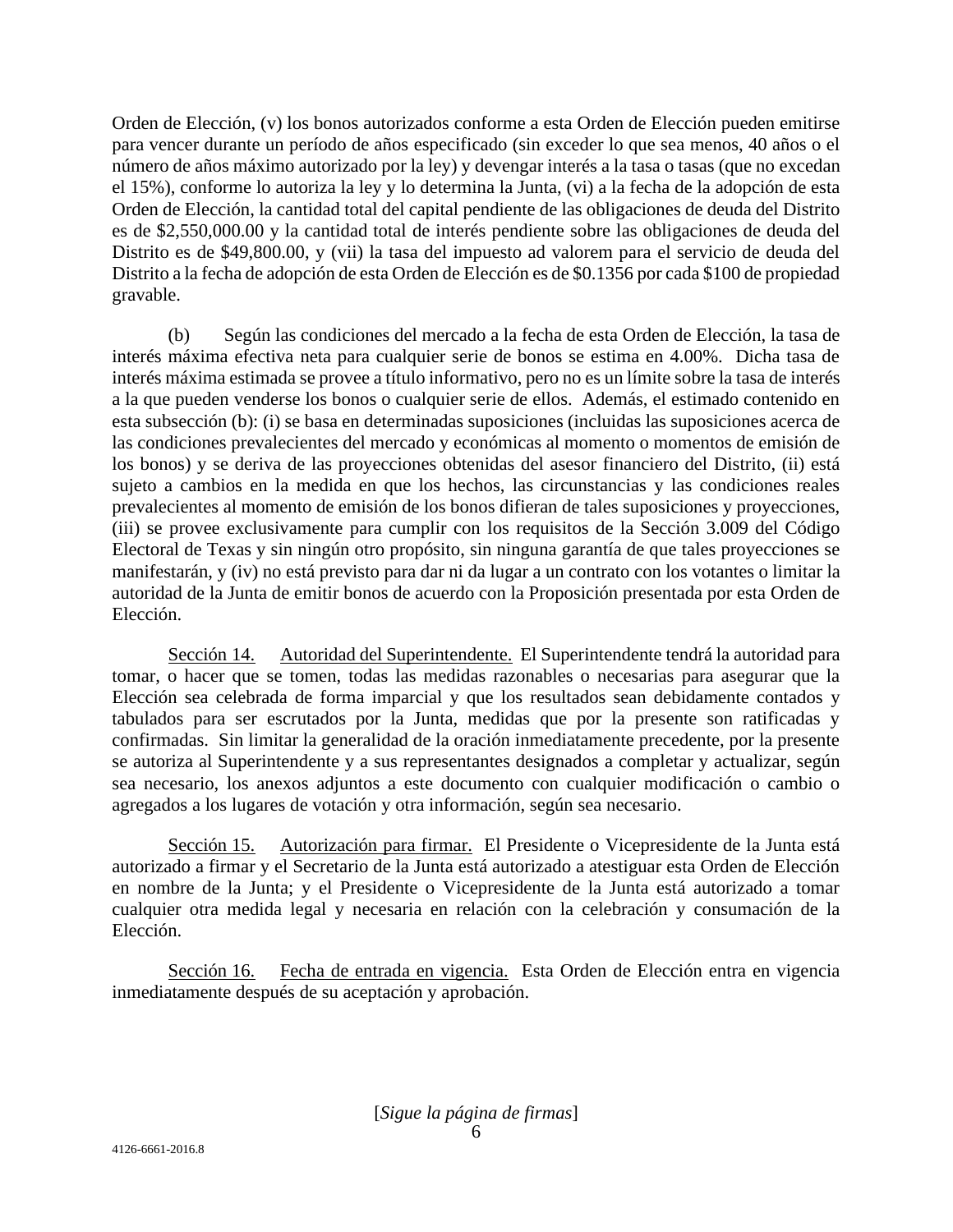ACEPTADA Y APROBADA el 20 de enero de 2022.

*/firma/ Kevin Benedict* 

 $\overline{a}$ 

Presidente de la Junta de Síndicos

#### ATESTIGUA:

l

*/firma/ Kirby Flandry*

Secretaria de la Junta de Síndicos

Página de firmas DISTRITO ESCOLAR INDEPENDIENTE DE FAIRFIELD Orden para Convocar una Elección de Bonos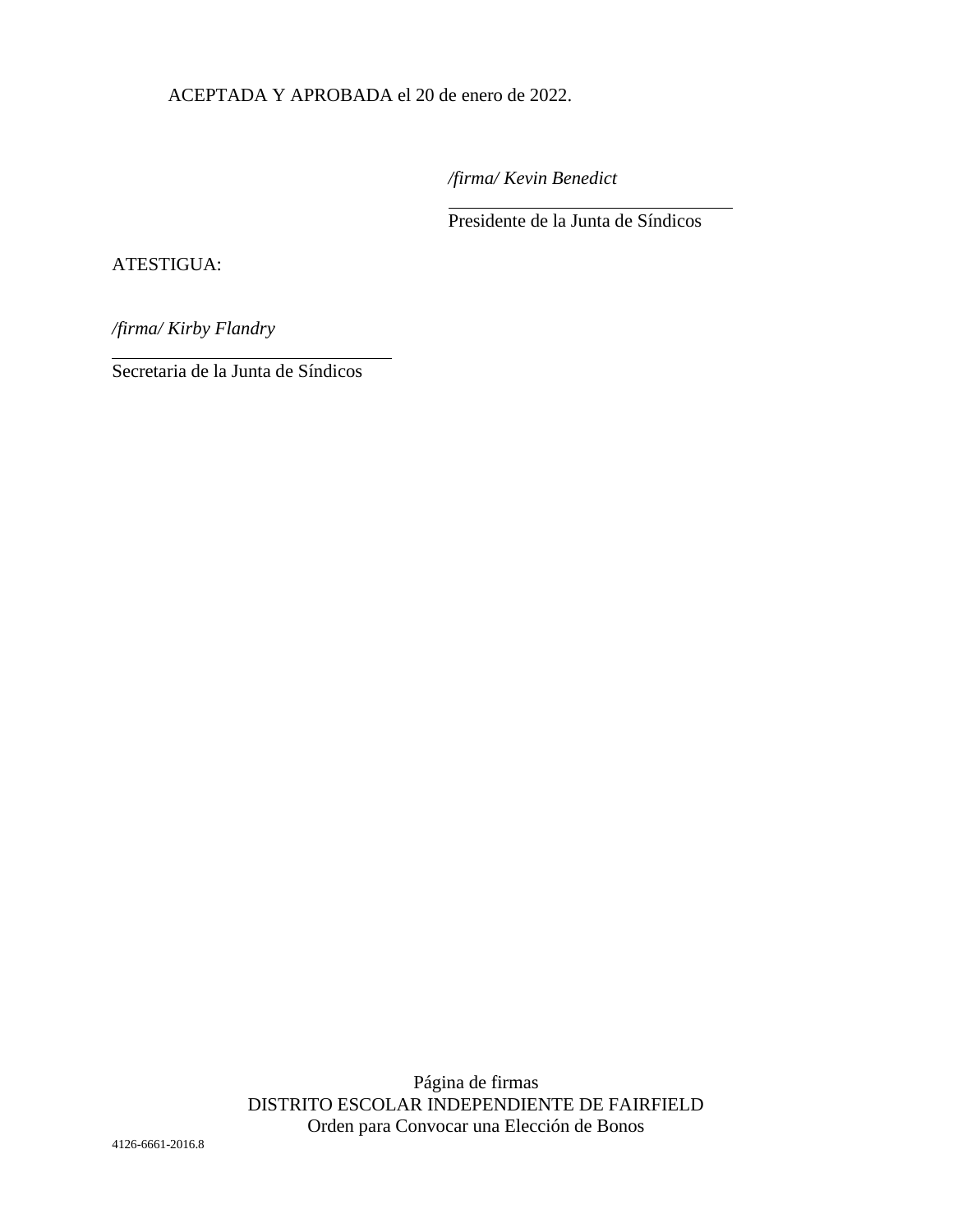## **ANEXO A**

## **LUGARES DE VOTACIÓN PARA EL DÍA DE ELECCIÓN (En el horario de 7:00 a.m. a 7:00 p.m.)**

## **Condado de Freestone**

| <b>PRECINTOS</b><br><b>ELECTORALES</b> | <b>LUGAR DE VOTACIÓN</b>                                                            |  |
|----------------------------------------|-------------------------------------------------------------------------------------|--|
| Fairfield #1<br>Fairfield #2           | Fairfield Conference Center, 839 E. Commerce, Fairfield, Texas 75840                |  |
| Streetman #15                          | Fairfield Conference Center, 839 E. Commerce, Fairfield, Texas 75840                |  |
| Wortham #7<br>Kirvin #6                | Wortham Community Center, 105 E. Main St. Wortham                                   |  |
|                                        | El centro Social, enla Calle Principal Este, Wortham Texas                          |  |
| Teague #5                              | First Baptist Church Family Life Center                                             |  |
| Donie #3                               | 613 Walnut Street Teague, Texas                                                     |  |
| Cottton Gin #4                         |                                                                                     |  |
| Teague #9                              | Centro de Vida de Familia en la Primera Iglesia Bautista de Teague, 613 de la calle |  |
| Freestone #10                          | Walnut, Teague, Texas                                                               |  |
| Dew $\#13$                             | Dew School Library, 606 CR 481, Teague, Texas 75860                                 |  |
| Butler #11                             |                                                                                     |  |
|                                        | Dew School Library, 606 CR 481, Teague, Texas 75860                                 |  |
| St. Elmo #8                            | Southern Oaks Clubhouse North of FM 416 St. Elmo                                    |  |
|                                        | Southern Oaks Clubhouse, al Norte del Camino 416, St. Elmo                          |  |

## **Condado de Navarro**

| LUGARES DE VOTACIÓN (LOS VOTANTES PUEDEN VOTAR EN CUALQUIER LUGAR)                 |
|------------------------------------------------------------------------------------|
| YMCA Rhodes Optimist Room 400 Oaklawn, Corsicana, TX 75110                         |
| Church of Jesus Christ of Latter Day Saints - 3800 Emhouse Rd, Corsicana, TX 75110 |
| Rice City Hall - 305 N. Dallas, Rice, TX 75155                                     |
| Chatfield Community Center - 4808 FM 1603, Chatfield, TX 75105                     |
| MLK Center - 1114 E 6th Ave, Corsicana, TX 75110                                   |
| Bears Den - 802 S 2nd, Corsicana, TX 75110                                         |
| Kerens ISD - 200 Bobcat LN, Kerens, TX 75144                                       |
| Mildred Baptist Church Gym - 5502 S Hwy 287, Corsicana, TX 75109                   |
| Navarro College Cook Center - 3200 W 7th Ave, Corsicana, TX 75109                  |
| Navarro County Courthouse Annex - 601 N 13th, Corsicana, TX 75110                  |
| Dawson VFD - 97 N Main St, Dawson, TX 76639                                        |
| Eureka UMC - 8644 S Hwy 287, Corsicana, TX 75109                                   |
| Richland City Hall - 103 W Main ST, Richland, TX 76681                             |
| Winkler Masonic Lodge - 9986 FM 416 Winkler, TX 75859                              |
| Westside Baptist Church - 1522 N 24th St, Corsicana, TX 75110                      |
| Fannie Mae Vernon Room - 4021 E Hwy 22, Corsicana, TX 75110                        |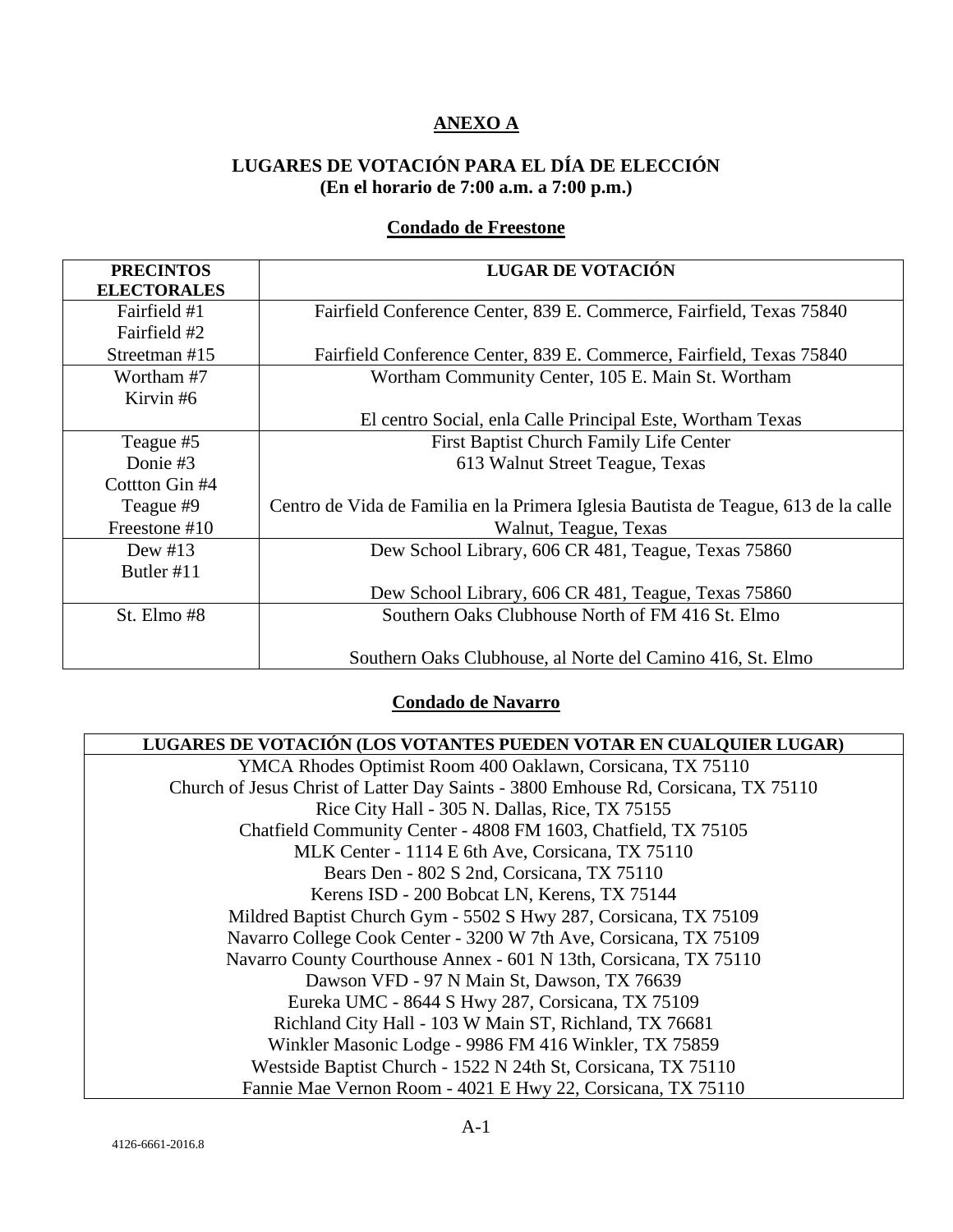Blooming Grove Lions Den - 121 S Fordyce, Blooming Grove, TX 76626 Frost ISD - 208 N Wyrick, Frost, TX 76641 Silver City VFD - 555 FM 55, Corsicana, TX 76679 Pursley VFD - 9772 FM 709 S, Pursley, TX 76679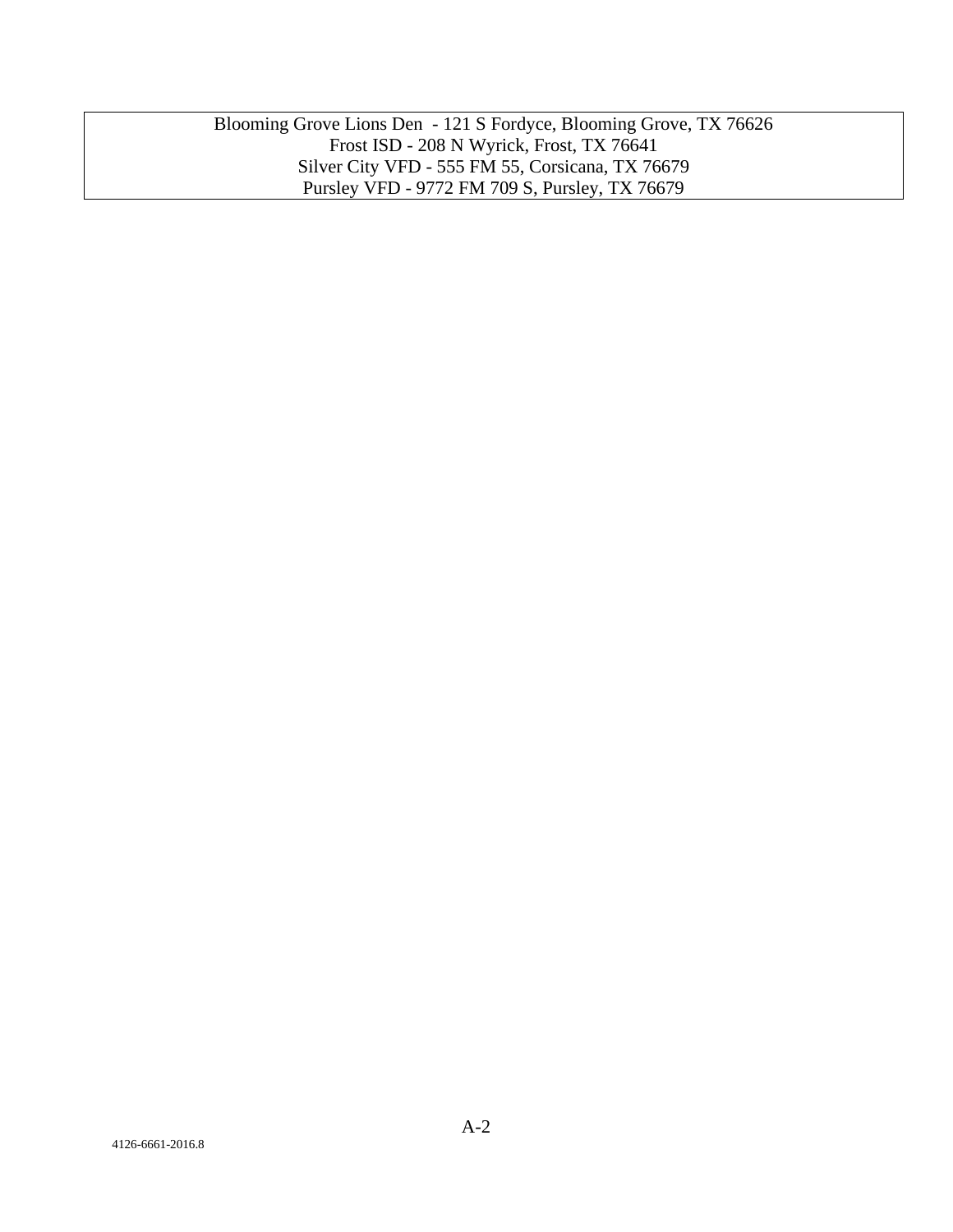### **ANEXO B**

# **LUGARES Y HORARIOS DE VOTACIÓN ANTICIPADA**

### **Condado de Freestone**

### **LUGAR(ES) DE VOTACIÓN** Fairfield Civic Center (Green Barn), 839 E Commerce, Fairfield, TX\* Teague City Hall, 105 S 4th Ave., Teague, TX

| <b>FECHAS</b>                                    | <b>HORARIO</b>           |
|--------------------------------------------------|--------------------------|
| Lunes a viernes (25 al 29 de abril)              | $8:00$ a.m. $-5:00$ p.m. |
| Lunes y martes $(2 \text{ y } 3 \text{ de may})$ | $8:00$ a.m. $-5:00$ p.m. |

### **Condado de Navarro**

### **LUGAR(ES) DE VOTACIÓN** Navarro County Annex, 601 N 13th Street, Corsicana, TX\*

| <b>FECHAS</b>                       | <b>HORARIO</b>                      |
|-------------------------------------|-------------------------------------|
| Lunes a viernes (25 al 29 de abril) | 7:30 a.m. $-7:30$ p.m.              |
| Sábado (30 de abril)                | $8:00 \text{ am} - 5:00 \text{ pm}$ |
| Domingo (1 de mayo)                 | $1:00$ p.m. $-7:00$ p.m.            |
| Lunes y martes $(2 \times 3)$       | 7:30 a.m. $-7:30$ p.m.              |

\* Lugar principal de votación anticipada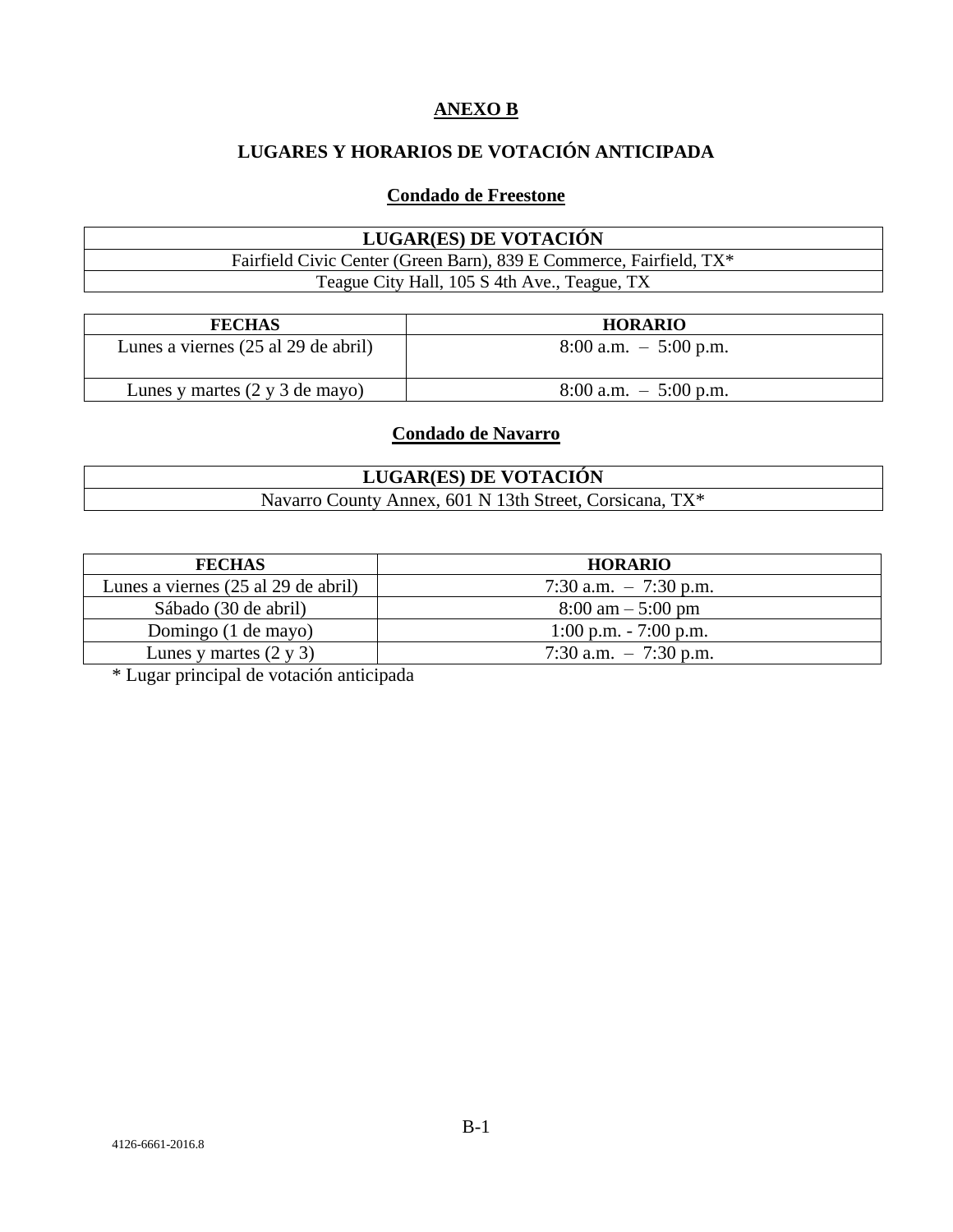## **ANEXO C**

# **DOCUMENTO DE INFORMACIÓN PARA LOS VOTANTES**

# **DISTRITO ESCOLAR INDEPENDIENTE DE FAIRFIELD - PROPOSICIÓN A**

|                    | LA EMISIÓN DE \$8,000,000 EN BONOS PARA EDIFICIOS ESCOLARES |
|--------------------|-------------------------------------------------------------|
|                    | PARA LA CONSTRUCCIÓN, ADQUISICIÓN, REHABILITACIÓN,          |
|                    | RENOVACIÓN, AMPLIACIÓN, MEJORA Y EQUIPAMIENTO DE            |
|                    | EDIFICIOS ESCOLARES EN EL DISTRITO Y LA COMPRA DE           |
| $\lceil$   A FAVOR | NUEVOS AUTOBUSES ESCOLARES, Y EL GRAVÁMEN Y LA              |
|                    | IMPOSICIÓN DE IMPUESTOS SUFICIENTES PARA PAGAR EL           |
|                    | CAPITAL Y EL INTERÉS DE LOS BONOS Y LOS COSTOS DE           |
| [ ] EN CONTRA      | CUALQUIER ACUERDO DE CRÉDITO. DECLARACIÓN REQUERIDA         |
|                    | PARA TODAS LAS PROPOSICIONES DE BONOS DE DISTRITOS          |
|                    | ESCOLARES: ESTO ES UN AUMENTO AL IMPUESTO PREDIAL. EN       |
|                    | CONFORMIDAD CON LA SECCIÓN 45.003 DEL CÓDIGO DE             |
|                    | EDUCACIÓN DE TEXAS.                                         |

| Capital de las obligaciones de deuda a autorizar<br>1.                                                                                                                                                                                                                                                                      | \$8,000,000.00                                                                    |
|-----------------------------------------------------------------------------------------------------------------------------------------------------------------------------------------------------------------------------------------------------------------------------------------------------------------------------|-----------------------------------------------------------------------------------|
| Interés estimado de las obligaciones de deuda a autorizar<br>2.                                                                                                                                                                                                                                                             | \$446,621.00                                                                      |
| Estimado de la combinación de capital e interés requerida para<br>3.<br>pagar en su totalidad y oportunamente las obligaciones de deuda a<br>autorizar                                                                                                                                                                      | \$8,446,621.00                                                                    |
| Capital de todas las obligaciones de deuda pendientes del Distrito*<br>4.                                                                                                                                                                                                                                                   | \$2,550,000.00                                                                    |
| Interés estimado restante sobre todas las obligaciones de deuda<br>5.<br>pendientes del Distrito*                                                                                                                                                                                                                           | \$49,800.00                                                                       |
| Estimado de la combinación de capital e interés requerida para<br>6.<br>pagar en su totalidad y oportunamente todas las obligaciones de<br>deuda pendientes del Distrito*                                                                                                                                                   | \$2,599,800.00                                                                    |
| 7. Aumento anual, máximo y estimado en la cantidad de impuestos<br>que se impondrían sobre una residencia principal en el Distrito con<br>una tasación fiscal de \$100,000 para pagar las obligaciones de<br>deuda a autorizar, si se aprueban, según las suposiciones realizadas<br>por el órgano de gobierno del Distrito | \$16.78                                                                           |
| Otra información que el Distrito considere relevante o necesaria<br>8.<br>para explicar la información precedente                                                                                                                                                                                                           | <b>Consultar las</b><br>suposiciones<br>importantes<br>expuestas más<br>adelante. |

\* A la fecha de adopción de la Orden de Elección de Bonos del Distrito (definida abajo).